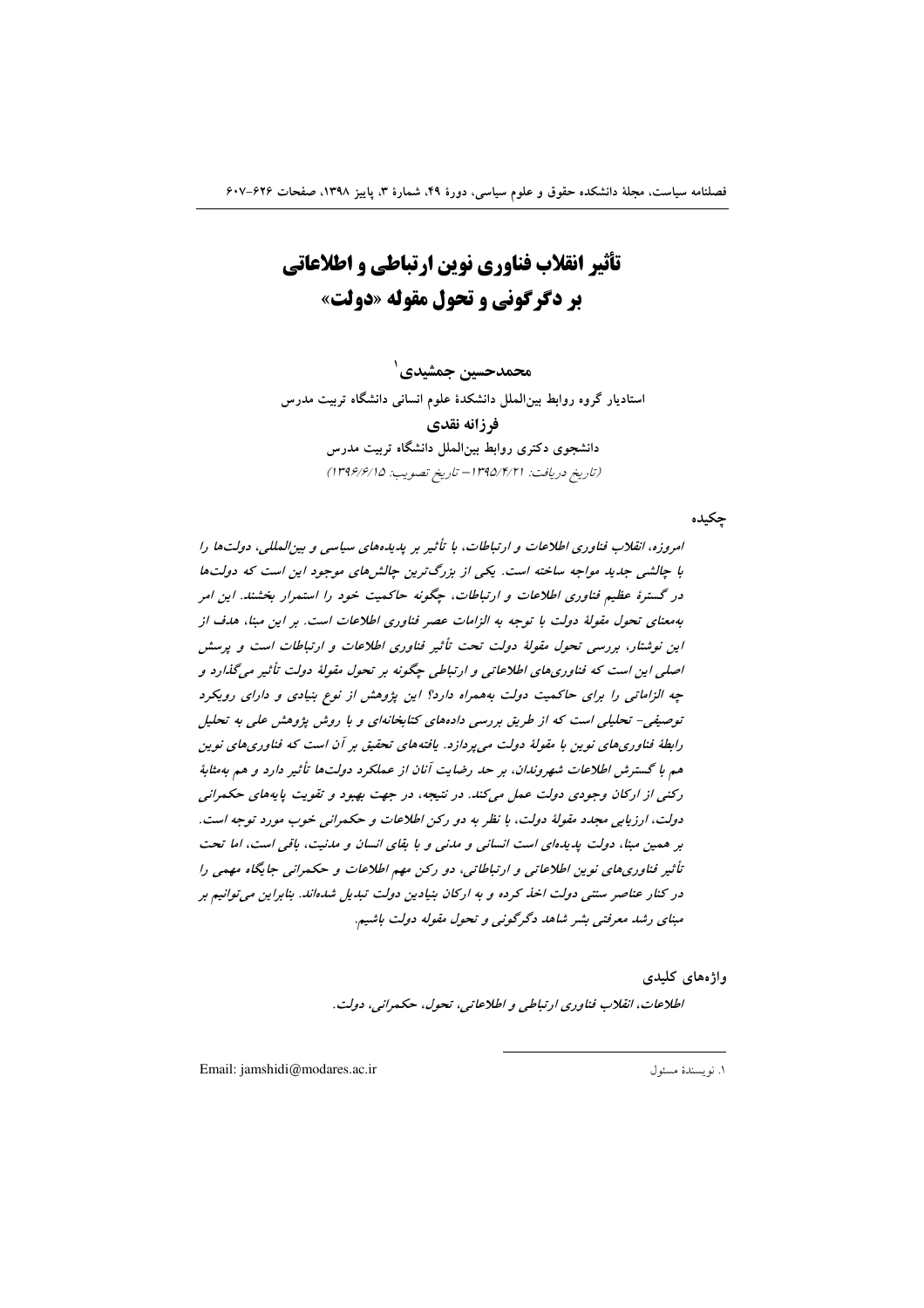دولت، خواه بهمثابهٔ «یک ساختار حکومتی که معمولاً از قدرت و حاکمیت لازم برای اجرای احکام برخوردار است» (راسکین و دیگران، ۱۳۹۳: ۹۴) و خواه به عنوان «بغرنجترین، مجهزترین و کامل ترین نهاد و سازمان سیاسی، اداری، قضایی و نظامی کشور – ملت» (ابوالحمد، ۱۳۶۸: ۱۴۱) همواره مهمترین نهاد جمعی تصمیمگیری و تدبیر در عرصهٔ بینالملل بوده است. نقش دولت بهویژه پس از قرارداد وستفالی اهمیت بیشتری یافته است. ثبات و پایداری دولتها و کارکرد آنها مهم ترین شاخصههای توانمندی دولتها محسوب می شود، حاکمیت کشور- دولت همچنان در جهان نیرومندترین و کامل ترین حاکمیتهاست و همهٔ جریانهایی که برای سست کردن حاکمیت کشور در جهان دیده شده یا میشود کمارج و کم نیرو است «بوالحمد. ۱۳۶۸: ۱۶۸-۱۶۷)، اما اکنون در شرایطی که بهنظر میرسد دولتها در سطح بینالملل بهنوعی ثبات نسبی دست یافتهاند، جنگهای جهانی به پایان رسیده، باور به تعامل و همکاری بیشتر میان دولتها و سازمانهای بین|لمللی شکل گرفته و بازیگران دولتی در جهت حفظ صلح و آرامش به مذاکرات و ابزار غیرنظامی روی آوردهاند، شاهد قیامها و اعتراضات مردمی، جنبشهای بیداری، صحنههای تروریستی و جنگهای داخلی متعدد در جوامع گوناگون هستیم.

انقلابها و جنبش های پیدرپی در خاورمیانه، نارضایتیهای مردمی و جنبش های عمومی، رشد مهاجران و اَوارگان سوری، گسترش تروریسم و گروههای خشونتگرا حکایت از افزایش حضور بازیگران غیردولتی و جامعهٔ مدنی در عرصه حکمرانی و ناتوانی دولتها در كنترل نظام داخلي و بين المللي دارد (Davison, 1968:188). به علاوه، وقوع انقلاب نويني در اطلاعات و ارتباطات و گسترش روشهای تولید دانش و ابزار انتقال اطلاعات و پیامهای مختلف مرزها را درنوردیده و نقش مردم و افکار عمومی در استقرار یا سرنگونی دولتها اهمیت بیشتری یافته است.

دولت بهمثابهٔ برترین نهاد سیاسی و حقوقی، همواره، مسئولیت برقراری نظم در داخل، امنیت در مرزها و ایجاد رفاه عمومی برای شهروندان را به عهده داشته است. به بیانی دیگر، دولت همهچیز را شکل میدهد و کنترل میکند، و هرجا که شکل(هی یا کنترل نکند، مقررات وضع می کند، نظارت می کند، اختیار میدهد یا منع می کند (هیوود ١٣٨٩: ١٢٨)، اما عصر فناوری-های ارتباطی، دسترسی شهروندان به اطلاعات و ابزار بیان و در نتیجه انتشار نارضایتیهای عمومي را گسترش داده (Jorgenson, 1995: 295-316) و زمينههاي فعالpتر شدن نقش جامعهٔ مدنی و در نتیجه کمرنگتر شدن نقش دولتها را فراهم آورده است؛ اگرچه همین ابزار، به رکن نظری و عملی دولت نیز تبدیل شده است و می تواند در جهت تقویت عملکرد بهتر دولتها بهكار آيد.

مقدمه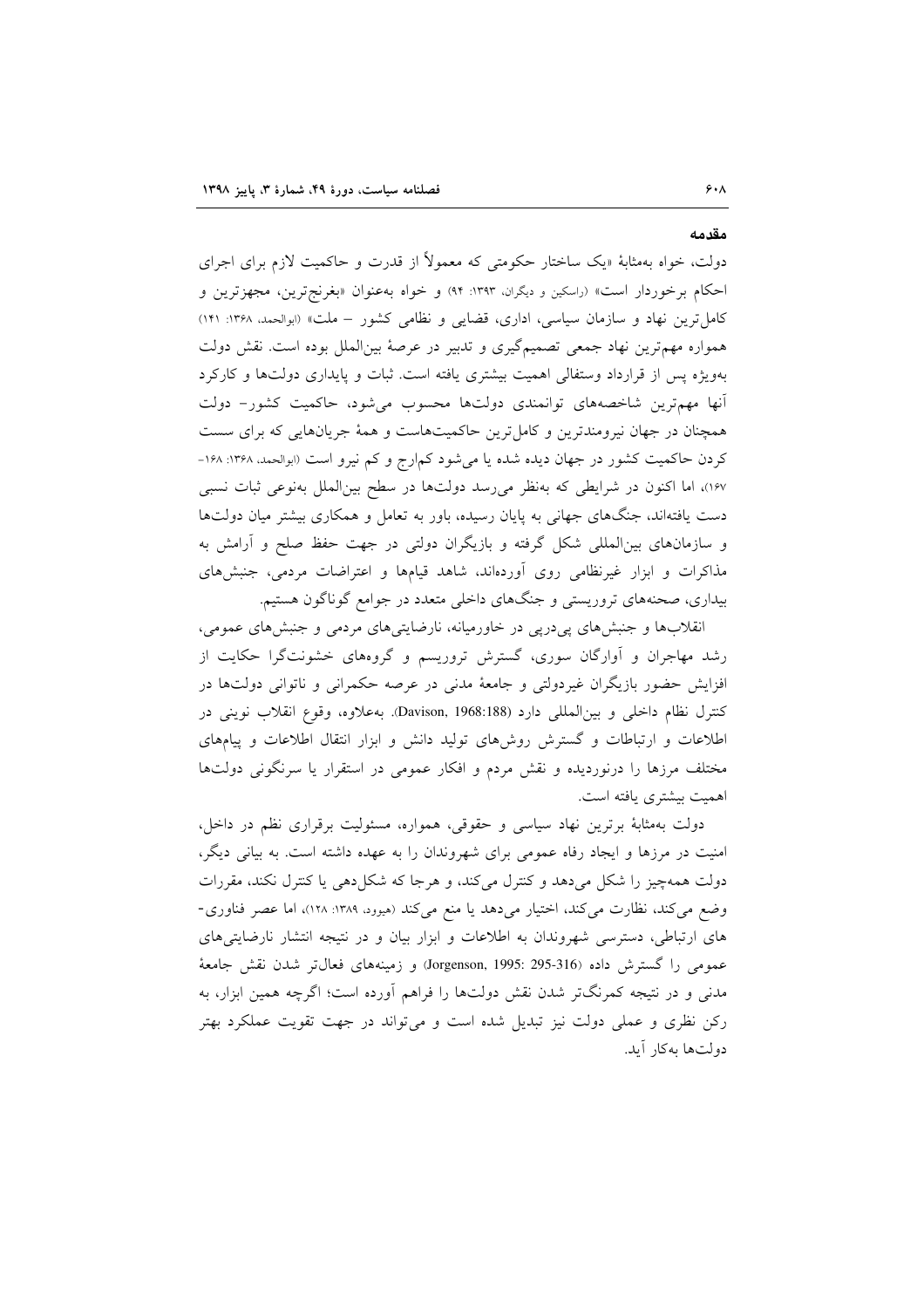بر این مبنا، بر این باوریم که انقلاب فناوریهای نوین اطلاعاتی و ارتباطی ٰ ماهیت، مفهوم و ساختار دولت و عملکرد آن را متحول کرده و ضرورت مطالعات بنیادی جدیدی را در خصوص دولتها ایجاد کرده است. این تحول از سویی در زمینهٔ افزایش آگاهی دولتها و از سوی دیگر از ناحیهٔ افزایش نقش شهروندان و جوامع مدنی است. دولتها برای تقویت مشروعیت و حاکمیت خود ناچار به همسازی و همراهی با فناوریهای نوین هستند و بهترین راه برای ایجاد اعتماد و حفظ مقبولیت، مشروعیت و حاکمیت دولتها در عصر ارتباطات، بازسازی دولتها و تبیین آنها متناسب با تحولات بینالملل و الزامات عصر فناوری است. بنابراین سؤال اصلی، این است که تحول فناوریهای اطلاعاتی و ارتباطی چگونه بر مقولهٔ دولت تأثير گذاشته و چه ييامدها و الزاماتي را براي حفظ بقا و مشروعيت دولتها بههمراه داشته است؟

فرضيهٔ اساسي اين است كه دولتها با توجه به رسالت و نقش خود، با تكيه بر دو مؤلفهٔ جدید و تأثیرگذار یعنی اطلاعات و حکمرانی خوب در کنار مؤلفههایی پیشین (جمعیت، سرزمین، حاکمیت و حکومت) میتوانند در جهت بقا و استمرار خود بکوشند. برای بررسی فرضیه، با توجه به رویکرد توصیفی- تحلیلی و ماهیت بنیادی این پژوهش، با استفاده از دادههای کتابخانهای و اسنادی به تعریف دولت و تحلیل تغییر مفهوم آن در روند جهانی شدن و عصر اطلاعات می پردازیم و سپس با تکیه بر روش پژوهش علی، رابطهٔ میان حفظ حاکمیت دولتها در عصر ارتباطات و بازسازی مفهوم دولت از طریق پایبندی به شاخصهای حکمراني خوب در قالب دولت خوب تحليل مي شود.

## ۱. پیشینهٔ پژوهشی و نوآوری تحقیق

۱. مقالهٔ «رسانهها؛ بحرانهای نوین و جنگهای پستمدرن»، با تأکید بر مسئلهٔ امیریالیسم خبری و نقش آن در بحرانآفرینی در روابط میان ملتها و نهایتاً چگونگی بهرهگیری از این ابزار در جنگ آمریکا علیه عراق، عملکرد مخرب رسانهها را به تصویر می کشد (سلطانیفر، ۱۳۸۴). این مقاله، رسانهها را بهعنوان ایزاری در دست دولتهای غربی برای تحکیم اهداف استعماری معرفی کرده و جنگ را به فضای رسانهها و دنیای سایبری انتقال داده است. اما بیشتر از هر چیز بر قدرت تأثیرگذاری یکجانبهٔ فناوری اطلاعات بر دولت متمرکز است.

۲. در «اَیا علم و تکنولوژی، نظام سیاست بینالملل را تخریب خواهد کرد؟» (Skolnikoff, 2002) بر پیشرفت روزافزون علم و تکنولوژی و تأثیر آتی آن در ایجاد پیچیدگی های احتمالی در نظام بین|لملل و در نتیجه نیاز دولت− ملتها برای اقدامات پیش نیاز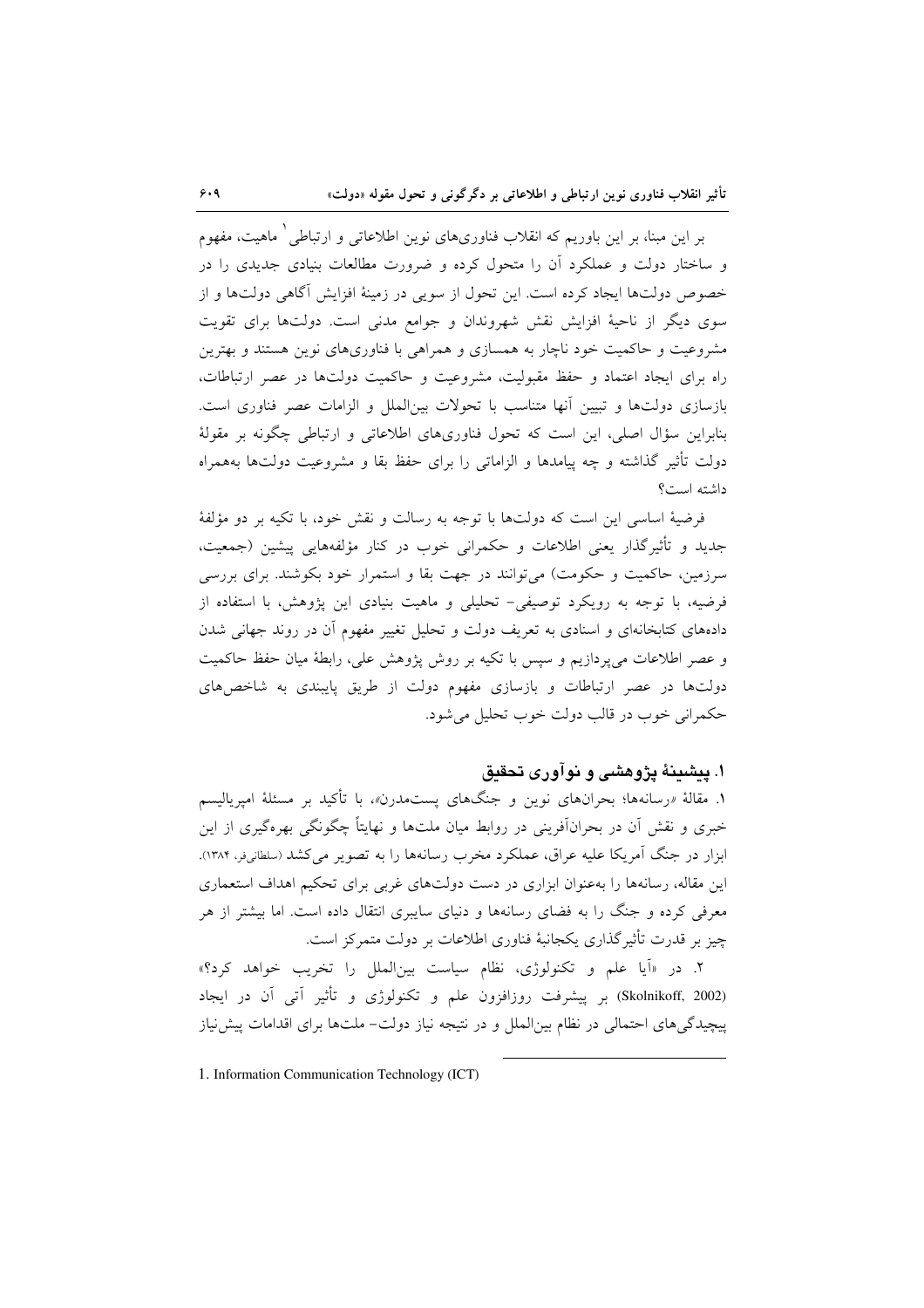تأکید می شود. در این مقاله با نگرشی تکبعدی، بهرهمندی هرچه بیشتر دولت آمریکا از علم و تکنولوژی برای تسلط بر نظام بین|لملل مطرح شده اما توجهی به تحول مفهوم دولت نشده است.

۳. در «تکنولوژی و غول تروریسم» (LePoire & Glenn, 2007) با تمرکز بر مشکلات فناوریها و معضل تروریسم بیان میشود که تکنولوژیهای جدید همانقدر که به کمک حل مشکلات میآیند، به همان اندازه مشکل آفریناند، اما تغییرات مفهومی دولت با توجه به الزامات عصر فناوريهاي نوين مدنظر قرار نگرفته است.

در حوزهٔ حکمرانی خوب نیز مطالعاتی به شرح زیر صورت گرفته است:

۴. کتاب ح*کمرانی خوب و الگوی مناسب دولت* با تکیه بر کارکرد دولت به بررسی الگوی دولت در چارچوب حکمرانی خوب می پردازد و رویکردهای متفاوت در مورد دولت خوب را بررسی می کند (قلب پور، ۱۳۸۷)، اما ارتباط میان تحول مقولهٔ دولت و فناوریهای نوین را بیان نکرده است.

۵. مقالهٔ «حکمرانی خوب، توسعه و حقوق بشر»، حکمرانی خوب را پدیدهای نو در ادبیات توسعهٔ بینالمللی تعریف میکند که مردمسالاری، حقوق بشر، رعایت عدالت و مساوات در برابر قوانین را بههمراه دارد (هداوند، ۱۳۸۴: ۸۶) و می تواند بهعنوان عامل خوبی برای بقای دولتها در اختیار آنها قرار گیرد، اما توجهی به تحول مفهومی دولت ندارد.

۶. در «حکمرانی، رشد و کاهش فقر» بیان میشود که رشد اقتصادی و توسعهٔ بازار تنها در سایهٔ اصول حکمرانی خوب به نتیجهٔ مساعد دست خواهد یافت. کاهش رفاه عمومی و ضعف در قوانین حقوق شهروندی نظیر حقوق مالکیت موجب افزایش هزینههای بازار، رکود اقتصادی، رانت جویبی و فساد شده، ضعف در مدیریت کشور به گستردهتر شدن فقر در میان طبقة ضعيف و قدرتمندتر شدن گروه فاسد مرتبط با دولت مي انجامد (Khan, 2009).

بهطور کلی، بهنظر می رسد که تأثیر انقلاب فناوری ارتباطات و اطلاعات بر مقولهٔ دولت مورد توجه محققان قرار نگرفته، ازاین٫و نتایج و پیامدهای چنین تأثیری نیز مورد غفلت واقع شده است. بنابراین پرداختن به تحول مقولهٔ دولت تحت تأثیر انقلاب نوین اطلاعاتی و ارتباطی پژوهشی بدیع محسوب می شود، اما نوآوری اصلی تحقیق در این است که چگونه امروزه دو رکن اطلاعات و حکمرانی خوب در کنار ارکان سنتی دولت، یعنی جغرافیا و نیروی انسانی، حق حاکمیت دولت را معنا میکند. بنابراین، دولتها برای بقای حاکمیت نیاز به اطلاعات دارند، بهعلاوه با گسترش آگاهی های عمومی تحت تأثیر این فناوریها، نقش مردم و جوامع مدنی بهگونهای افزایش می یابد که دولتها چارهای جز هماهنگی هرچه بیشتر با افکار عمومي در قالب حكمراني و به تعبير دقيقتر حكمراني خوب ندارند.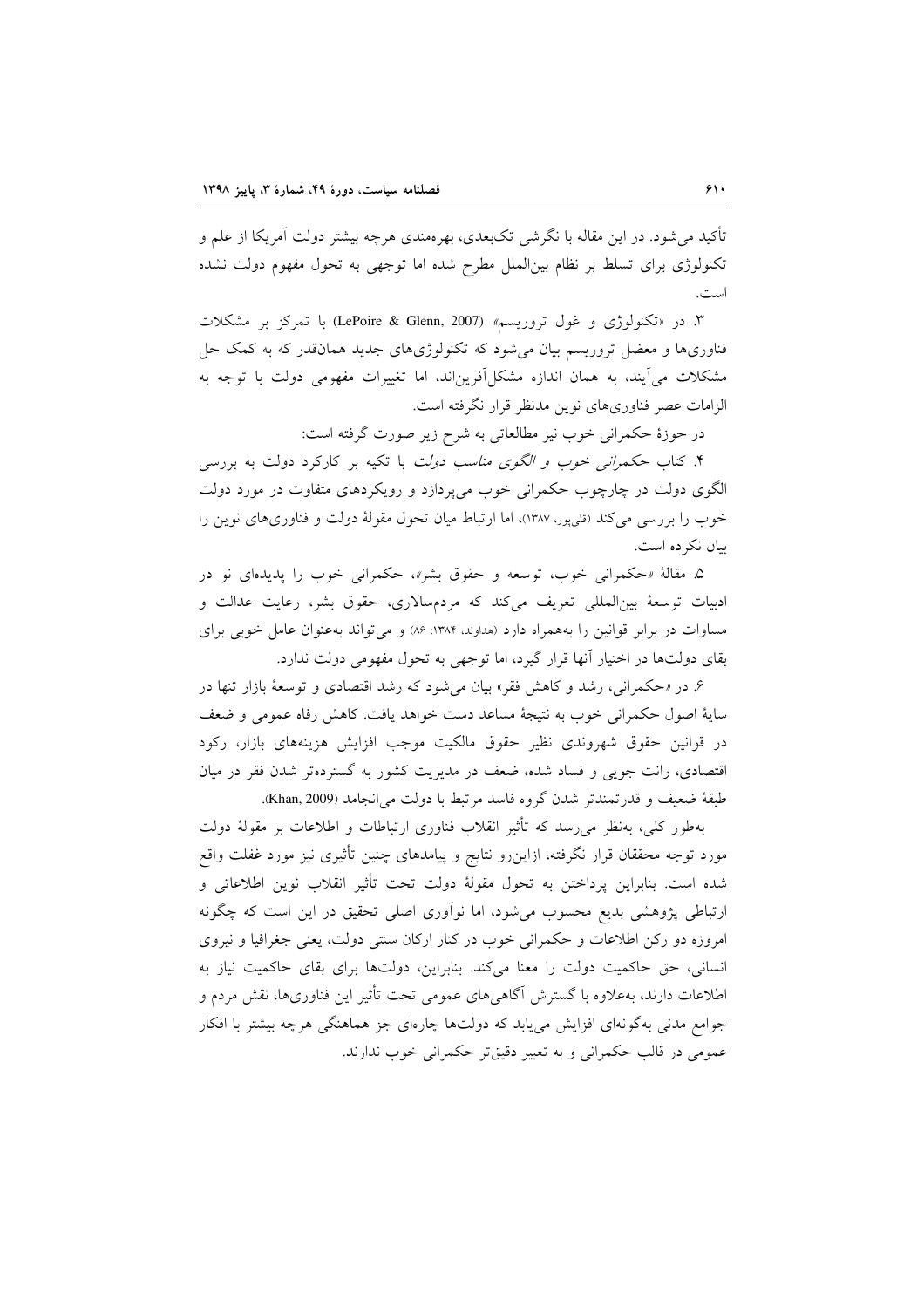### ۲. مدنای مفهومی و نظری بحث

در طول تاریخ، دولت همواره مهمترین مفهوم عرصهٔ سیاست و روابط بینالملل بوده است. از نظر اندرو هیوود جهانی شدن فاجعهای عظیم برای دولتها بهشمار میآید. وی با نگاهی تاریخی به دولت و اشاره به نظر جساپ (۱۹۹۰) اصطلاح «توخالی شدن» را به نشان کمرنگ شدن و زوال تدریجی نقش دولت در عصر جهانی شدن بهکار میبرد(هیوود. ۱۳۸۹: ۱۴۸-۱۴۷). در مقابل، نظری دیگر مبنی بر استمرار و بلکه تقویت روزافزون نقش دولت وجود دارد. از هگل تا بوزان و از واقع گرایان تا نظریهپردازان مکتب انگلیسی بر ممتاز بودن و حتی انحصاری بودن نقش دولت تأکید دارند و برخی نظیر باری بوزان در کنار نقش دولت به اهمیت مواردی مانند جهانوطنی گری و بازیگران فراملی نیز توجه کردهاند (بوزان، ۱۳۸۸: ۱۰۹). بر این مبنا، تحولات قرن بیستم، از جنگهای جهانی تا گسترش جهانی شدن، نقش سازمانهای بینالمللی و رشد جامعهٔ مدنی، هیچکدام به توخالی شدن یا حتی کاهش کارایی دولت منجر نشده و «دولت همچنان دارای نقش برجسته و متمایز است»(بوزان، ۱۳۸۸: ۱۰۸). بسیاری بر این باورند که دولتها بهعنوان قدرتهای نهادینهشده، به لحاظ زمانی بر ملتها مقدم هستند و در طول تاریخ همواره دولتها، ملتها را بهوجود آوردهاند (راسكين و همكاران، ١٣٩٣) بر اين اساس، دولت همواره نقش ملتسازی را ایفا خواهد کرد و در عصر فنآوریهای نوین نیز انتظار می رود با دگرگونی در مفهوم دولت، کارکرد و نقش آن حفظ شود. ازاین٫رو، دولت بزرگترین نهاد سیاسی و مهمترین نهاد در داخل و خارج تعریف میشود که همواره در زندگی انسان نقش دارد و شناخت آن بدون بررسی سیر تاریخی و تکاملی آن امکانپذیر نیست (ابوالحمد، ۱۳۶۸: ۱۲۳–۱۲۱).

بنابراین، دولت مفهومی است اولاً فراتاریخی که با مرور زمان دچار زوال و نابودی نمی شود، بلکه در هر زمان مصادیقی دارد؛ ثانیاً، در طول تاریخ در عینیت وجودی خویش تحت تأثیر عوامل گوناگون به اشکال گوناگونی تغییر می،یابد که دولت– ملت تنها یکی از اشكال أن است؛ ثالثاً، پديدههاي جديد چون جهاني شدن، گسترش سازمانهاي بينالمللي و پیشرفت روزافزون فناوری اطلاعات، در عین اینکه تأثیراتی منفی بر دولت گذاشتهاند از دیگر سوی، با توجه به ویژگیها و کارکرد دولت به خدمت آن نیز درآمدهاند و در این عرصهٔ دیالکتیکی بین دولت و مؤلفههای جدید، دولت می تواند با تکیه بر برخی از مؤلفههای مهم و در عین حال پایدار ضمن پذیرش تحول مفهومی، به نقش وجودی خود استمرار بخشد. اطلاعات که به آگاهی دولتها کمک میکند و حکمرانی خوب که تعامل دولت با مردم (عنصر انسانی) را مورد توجه قرار میدهد، دو نمونهٔ مهم از این مؤلفهها هستند.

بنابراین، مفروضات مقاله عبارتاند از: ١. بهرغم كمرنگ شدن نقش دولتها بهعنوان بازیگران اصلی در عصر ارتباطات و جهانی شدن، دولت کماکان جایگاه خود را در عرصهٔ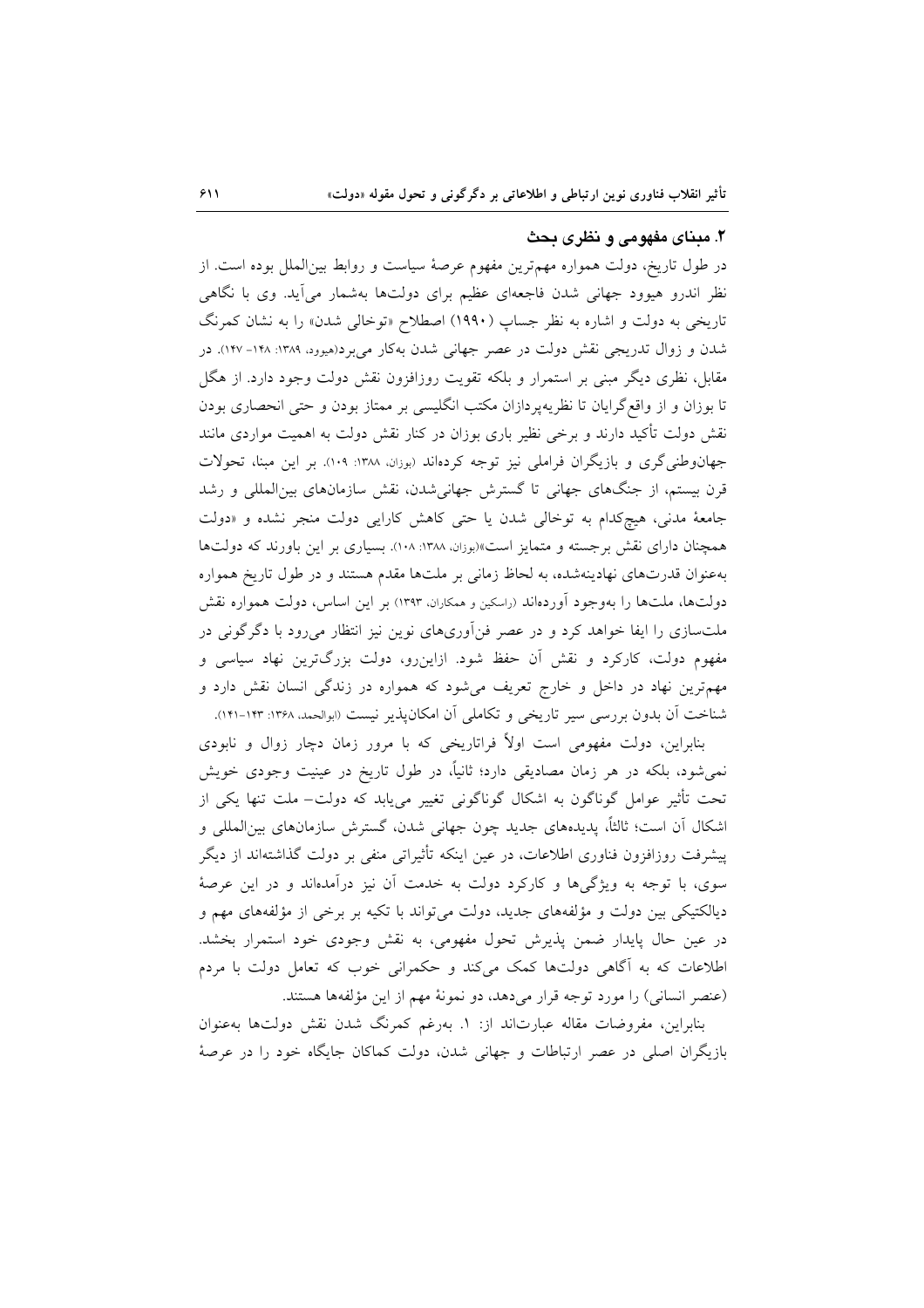بين|لملل حفظ كرده است؛ ٢. دولتها بيش از هر چيز تحت تأثير مسائل و ساختار داخلي خود هستند و ضعف در توان داخلی، امکان تأثیریذیری بیشتر از منابع خارجی را فراهم میآورد؛ ۳. دولتها با تکیه بر مؤلفههای جدید بشری سعی بر سازگاری با شرایط در جهت بقا و استمرار نقش و کارکرد خود دارند.

#### ۳. دولت: مفهوم و کارکرد

تحقق قدرت در عالی ترین شکل آن در قالب دولت صورت می گیرد، بهگونهای که نمی توان قدرت را از دولت جدا ساخت. «چگونه می توان بخش عظیمی از قدرت و توان دولت را، به ٍ آنکه به نقش مفید آن لطمهای وارد شود، بهطور انتزاعی از او جدا کرد» (راسل، ۱۳۵۷: ۴۵). در طول تاریخ، همواره چالشهایی میان ملت و دولت وجود داشته است. در تصور شهروندان کشورهایی با درجهٔ اَزادی بیان پایین و مشارکت مردمی ضعیف، دولت به اَنها تحمیل شده و برعکس در کشورهایی با دموکراسی ریشهدار و نهادینهشده، دوگانگی میان دولت و ملت و شکاف میان حکومتکنندگان و حکومتشوندگان به حداقل رسیده است (ابوالحمد، ۱۲۶۵: ۱۱۴- $(9)$ 

بر همین مبنا، دولت پدیدهای انسانی است که از تاریخی به طول زندگانی مدنی انسان بر روی کرهٔ زمین برخوردار است. هر کاری که یک شهروند انجام میدهد، از استخدام و پرداخت ماليات گرفته تا رعايت قوانين راهنمايي و رانندگي، يا تحت نظارت مستقيم دولت يا براساس قوانین اجرایی دولت انجام میگیرد. هرچند وینسنت بر آن است که دولت فاقد هر گونه جوهر ذاتی و تنها ابزاری است که از قابلیت کاربردی در زمینههای مناسب برخوردار است (وینسنت، ۱۳۷۱: ۲۶)، اما در هر حال دولت وجود دارد (Nettl, 1999: 9) و از نگاه بسیاری محور سیاست را تشکیل میدهد. در واقع، دولت موضوع اصلی سیاست است. از نظر وبر، «دولت اجتماعی انسانی است که ادعای انحصار در استفادهٔ مشروع از زور مشروع در قلمروی خاص را (با موفقيت) داراست» (Weber, 1958: 78). بنابراين دولت «نهاد مدنى» است. البته در مورد روند و پیدایش تاریخی دولت اختلاف نظر وجود دارد. بنا به نظر ابوالحمد، پیش از شکل گیری دولت–ملتهای مدرن، سیاست و بهطور کلی جوامع فاقد دولت– بهمعنای مدرن امروزی- در اشکال زیر وجود داشتهاند: ١. جوامع قبیلهای و ٢. فئودالیسم که متشکل از دولتهای کوچک بوده و قدرت، زمین و فرمانروایی در انحصار پادشاهان و دوکها قرار داشته است... (ابوالحمد، ۱۳۶۸: ۵۵– ۴۶، ۲۲، ۱۷).

اندرو هیوود، با وجه تمایز میان دولت و جامعهٔ مدنی، پنج ویژگی اصلی زیر را برای دولت برمی شمارد: ۱. دولت در حکمرانی معنا می یابد. دولت، نهادی برتر از سایر نهادها و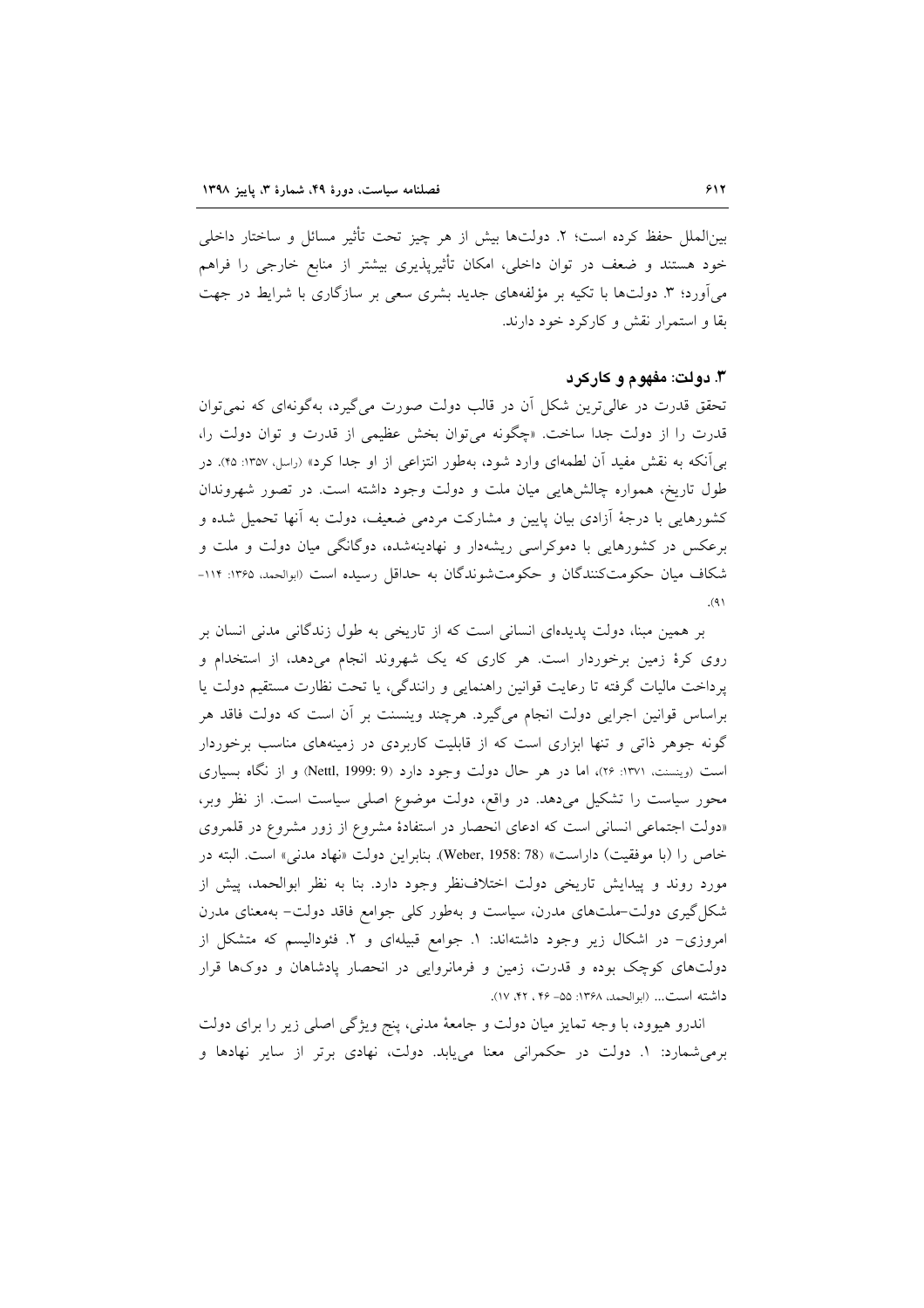سازمانهای جامعه است که حکمرانی و ابزار قدرت مشروع را در اختیار دارد؛ ۲. نهادهای دولتي، تصميمگيري در مورد مسائل و امور اجتماعي و مربوط به خير عمومي و نهادهاي خصوصی رسیدگی به منافع خصوصی را در اختیار دارند؛ ۳ دولت از درون جامعه بیرون آمده، دارای مشروعیت و صلاحیت است و اطاعت از آن بر ملت واجب و بهمنزلهٔ حمایت از منافع پایدار جامعه است؛ ۴. دولت، بهعنوان واحد سیاسی ذی صلاح، ابزار استفاده از زور مشروع را در انحصار خود دارد؛ ۵. دولت دارای حق حاکمیت سرزمینی است (میوود، ۱۳۸۹: ۱۳۱- $(11)$ 

در تبیین مقولهٔ دولت، کارکرد یا رسالت دولت از همه مهمتر است. هیوود سه رویکرد متفاوت نسبت به نقش و کارکرد دولت را، شامل ایدهآلیستی، کارکردگرایانه و سازمانی، بررسی می کند و در نهایت رویکرد سازمانی را برمیگزیند. در این رویکرد، دولت را مجموعهای از نهادهای عمومی تعریف میکند که به هزینهٔ عموم مردم تأسیس شده و مسئول برقراری نظم و ثبات در جامعه است. این نهاد برخلاف تصور هگلی قابل نقد، کوچک یا بزرگ شدن و فاقد جنبهٔ تقدس آمیز است (هیوود، ۱۳۸۹: ۱۳۰-۱۲۹). ازاین رو، مقولهای تحول یذیر یا تغییریذیر است و این تغییر و تحول در راستای تحقق رسالت دولت صورت می گیرد.

در نتیجه، دولتها برحسب رسالت یا کارکرد و نقش خود در جوامع بشری به اشکال متفاوتی در عرصهٔ بینالملل ظهور یافتهاند. در تعابیر امیرمؤمنان علی(ع) دولت با صفاتی چون دولةالكريم، دولةالئيم، دولةالجاهل، دولةالعاقل (قزويني، ١٣٧١: ٣٧) دولةالعادل، دولةالجائر، دولةالاكارم، دول اللئام، دول الاشرار، دول الفجار، دولةالوغاد (نزويني، ١٣٧١: ٣٠-٣٨) و... أمده است. این صفات متوجه رسالت یا نقشهای مختلف دولتهاست. امروزه در دستهبندی کارکردی دولتها همچنین به دولتهای کارامد، ضعیف و ورشکسته اشاره میشود.

در خصوص نقش یا کارکرد دولت، می توان به چهار نظریهٔ کلی رایج در مورد دولتها، به شرح زیر، اشاره کرد: دولت پلورالیستی، سرمایهداری، لویاتان و مردسالار. نظریهٔ پلورالیستی، با دیدگاهی لیبرالیستی، دولت را خدمتگزار و حافظ منافع عمومی، امنیت، جان، مال و آزادی شهروندان معرفی میکند که مانند بالشتک سوزن پذیرندهٔ فشارهای مردمی از جوانب مختلف و پاسخگو به نیازهای مردمی است. دولت سرمایهداری را بیشتر با مفاهیم مارکسیستی می توان فهمید که براساس آن دولت هرگز نمیتواند طبق نظریههای دولت پلورالیستی بهعنوان داوری بی طرف عمل کند، بلکه دولت خود از نظام طبقاتی اقتصادی و سرکوب دیگر طبقات بالا آمده است. البته بعدها در نظریههای تعدیل شدهٔ مارکسیستی، از طبقاتی نگریستن به دولت کاسته شد و برای مثال، جساب ٰ دولت را واحدی پویا تعریف کرد که توازن قدرت در جامعه را در

1. Bob Jessop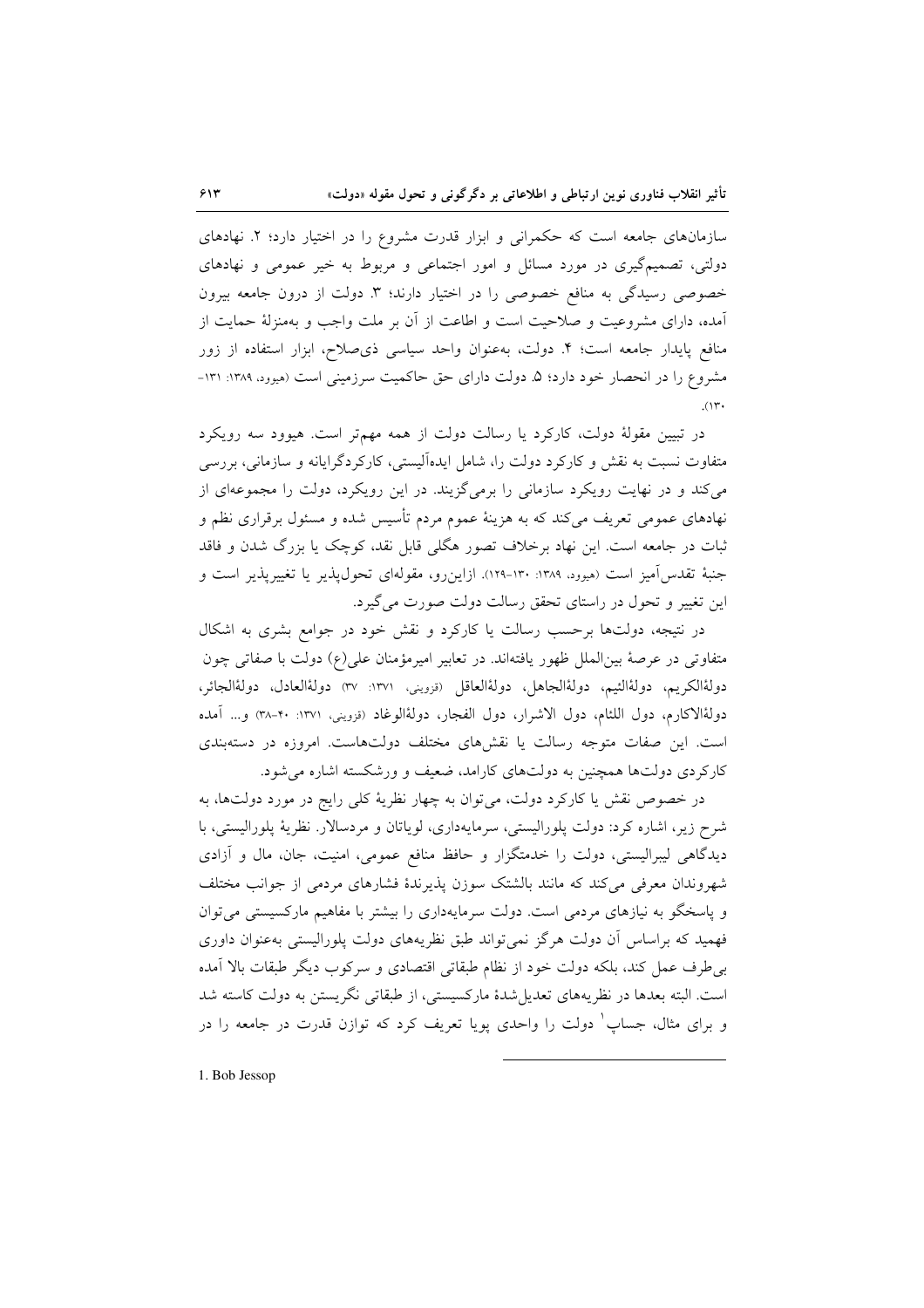مقاطع زمانی مختلف نشان میدهد. دولت لویاتان، با مداخلهٔ دولت در امور اقتصادی و اجتماعی جامعه بهشدت مخالف است و دولت را تهدیدی برای امنیت اقتصادی و آزادی فردی شهروندان معرفی میکند و دولت مردسالار که با برداشتهای فمینیستی (رادیکال تا لیبرال) درآمیخته است، بهطور کلی ضرورت ایجاد اصلاحات در دولت را، با نظر به رفع نابرابریهای جنسیتی و افزایش نقش پذیری زنان، مطرح میکند (می وود. ۱۳۸۹: ۱۳۲-۱۳۲).

می توان نتیجهگیری کرد که دولت نهادی پایدار در تاریخ بشر بوده است و این پایداری به رسالت و کارکرد دولت بازمی گردد. تحقق چنین رسالتی نیز مبتنی بر مشروعیت و نقش آفرینی دولت در جهت تحقق رسالت خود است. ازاین رو ثبات و پایداری دولت و تحول مفهومی آن مبتنی بر دو مسئلهٔ اساسی است که در مشروعیت و قانونی بودن نیروهای تصمیمگیرندهٔ دولت و چگونگی رفتار دولت در عرصهٔ داخلی و بین(لمللی خلاصه می شود.

# ۴. دولت و فناوریهای نوین اطلاعاتی و ارتباطی

۰. ۴. فناوری اطلاعاتی و ارتباطی فناوری از دههٔ ۱۹۷۰ در سطحی گسترده و با سرعتی فراگیر انتشار یافت. براساس استانداردهای انجمن آموزشی فناوریهای بین|لمللی ْ، فناوری بهمعنای تغییر جهان طبیعی در راستای نیاز و خواستههای جامعهٔ بشری است. فناوری در بهبود سلامت، استفادهٔ بهینهٔ انرژی، برقراري ارتباطات مؤثر، انتقال صحيح و سريع اطلاعات، جابهجايي و حملونقل أسانتر، افزایش کیفیت مواد غذایی و ایجاد بهبود کیفی در امر تولید به کمک انسان آمد و او را برای برخورداری از رفاه بیشتر در زندگی یاری می دهد(See: Dugger, 2011).

فناوری اطلاعات و فناوری ارتباطات دو مقولهٔ مستقل اند که بهدلیل درهم تنیدگی بسیار، اغلب در كنار هم و با حذف قرينهٔ لفظي كلمهٔ فناوري بهكار مي روند. فناوري اطلاعات به معنای مجموعه ابزار و روشها برای تولید، ذخیره و بازیابی اطلاعات و فناوری ارتباطات به معنای مجموعه ابزار و روشها برای داد و گرفت اطلاعات است. فناوری اطلاعات و ارتباطات بهعنوان مجموعه ابزار و روشها برای تولید، ذخیره، بازیابی و داد و گرفت اطلاعات تعريف مي شو د(لاودن و لاودن، ١٣٩٢: ١٨–١٣).

از مهمترین ابزار کاربردی فناوریهای نوین ارتباطی می توان به موارد زیر اشاره کرد: ١. يست الكترونيكي، ٢. مجلة الكترونيكي، ٣. دستگاه فاكس، ۴. بانك اطلاعاتي، ۵. بردهاي الکترونیکی، ۶. ماهواره، ۷. اینترانت یا رسانههای داخلی (درونشبکهای)، ۸. وبلاگ (لاودن و لاودن. ۱۳۹۲: ۱۸۴–۱۶۰). بدین ترتیب، فناوریهای ارتباطی و اطلاعاتی مجموعهای گسترده از

<sup>1.</sup> The International Technology Education Association (ITEA)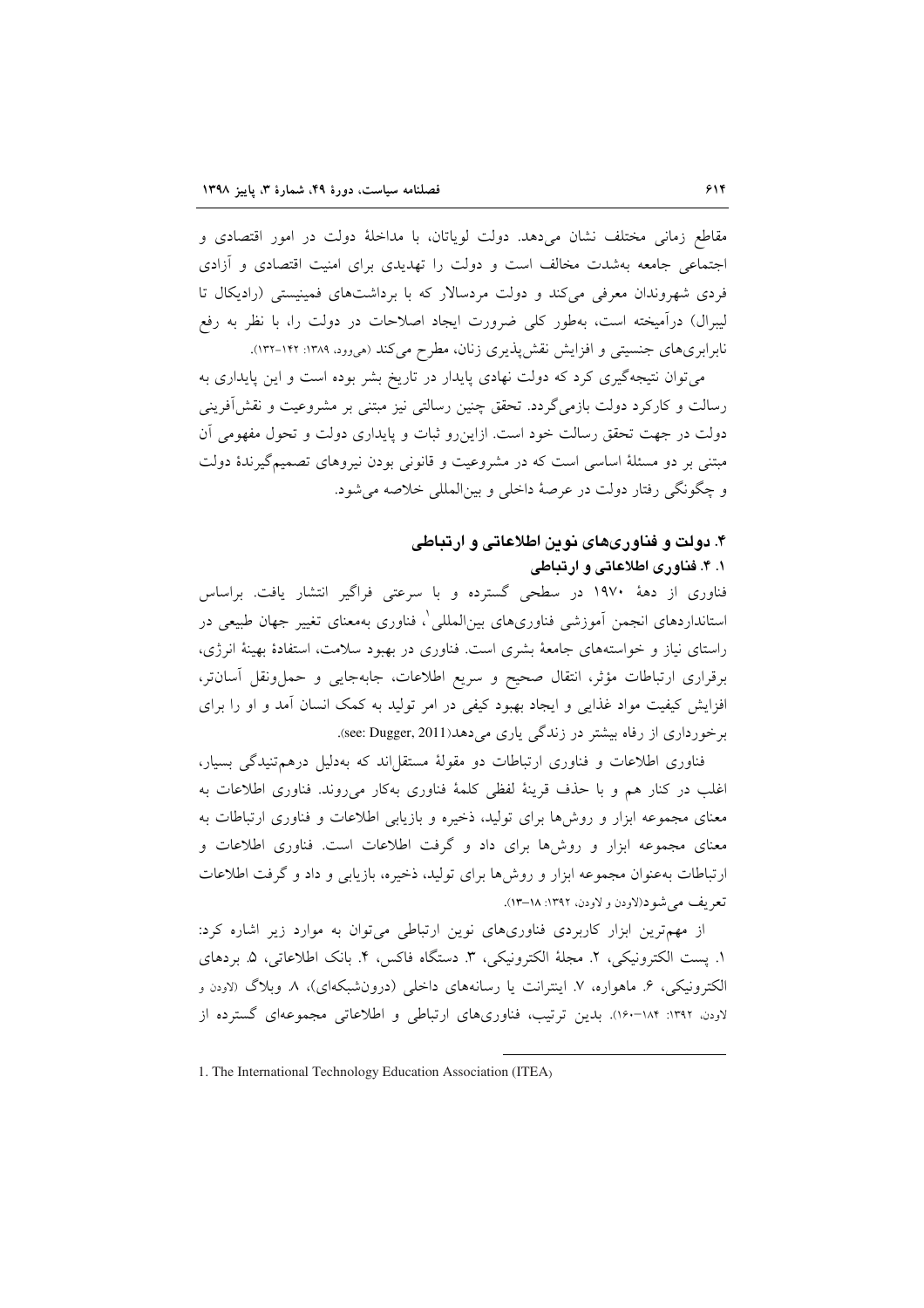سختافزار، نرمافزار، رسانه و دستگاههای پخش و توزیع اطلاعات را شامل میشود که در تمامی عرصهها از بهداشت و آموزش گرفته تا اقتصاد و سیاست نفوذ یافتهاند و می توانند با ایجاد تجربهٔ میانفرهنگی برای افراد، حتی به تغییر در پارادایمهای بنیادی دولت- ملتها منجر شونله (قادري، ١٣٨٧: ۶۰–۴۳).

۲. ۴. ارتباط مدان رسالت دولت و فناوریهای نوین اطلاعاتی و ارتباطی

رشد فناوریهای اطلاعاتی و ارتباطی، از یک سو سبب افزایش تدریجی وابستگیهای مادی و فرهنگی مردمی، گسترش وفاداریهای درونشبکهای، کاهش وفاداری نسبت به دولتها و تضعیف حاکمیت و اقتدار حکومتها شده است(217-216 :Dhaher, 2014) و از سوی دیگر، بهمثابهٔ ابزاری کارا و توانمند در اختیار دولت قرار گرفته است. گسترش فناوریهای نوین که از دهه ۱۹۷۰ آغاز شده بود در دههٔ ۱۹۹۰ با تغییرات عمده در نظام بینالملل همراه شد؛ نظیر قیامهای متعدد در سرزمین پهناور شوروی که با شکست دولت بزرگ، خواستار کاهش نقش دولت بود(منوریان، ۱۳۷۹: ۱۱-۱۰) و برخی نیز، دلیل فروپاشی شوروی را به ناتوانی ساختاری دولت در گذار از پارادایم صنعتی به پارادایم اطلاعاتی و سازگاری با فناوریهای نوین نسبت مي دهند(ر.ک. سوري، ۱۳۸۹).

تأثیر گذاری فزایندهٔ فناوریهای نوین بر فعالیت دولت، افزایش نقش بازیگران غیردولتی در عرصهٔ بینالملل از یکسو و تضعیف نقش حاکمیت دولتها از سوی دیگر که با موج جهانی شدن همراه شده بود، مطالعات را به سمت بررسی رابطهٔ میان دولت و ملت هدایت کرد و نحوهٔ مدیریت این رابطه در دستور کار بسیاری از نهادهای بین|لمللی از جمله بانک جهانی ْ، برنامهٔ عمران سازمان ملل<sup>7</sup>و تا حدودی صندوق بین|لملل<sub>ی</sub> یول<sup>۳</sup> قرار گرفت. بانک جهانی، برخلاف اجماع واشنگتن که با تأکید بر کوچکسازی دولت، پیادهسازی ۱۰ اصل ساختاری از جمله آزادسازی تجاری، خصوصی سازی و اصلاح نظام مالیاتی را بهعنوان تنها عوامل رشد و توسعه مورد توجه قرار میداد، تنظیم صحیح رابطهٔ میان دولت و شهروندان را در توسعه یک کشور موثر ارزیابی کرد(میدری، ۱۳۸۳: ۱۰۱-۹۶).

سرانجام، با مشارکت سه نهاد بینالمللی مذکور(۱۹۹۲) کمیسیون مستقلی برای تحقیق در خصوص فراهمآوری شرایط زندگی در جهانی امن و رقابتی تر تشکیل و مفهوم جدیدی با عنوان حکمرانی خوب یا مطلوب مطرح و در گزارشی در سال ۱۹۹۵ منتشر شد ( .Information (information management and governance, 2001).

<sup>1.</sup> World Bank

<sup>2.</sup> United Nations Development Program (UNDP)

<sup>3.</sup> International Monetary Fund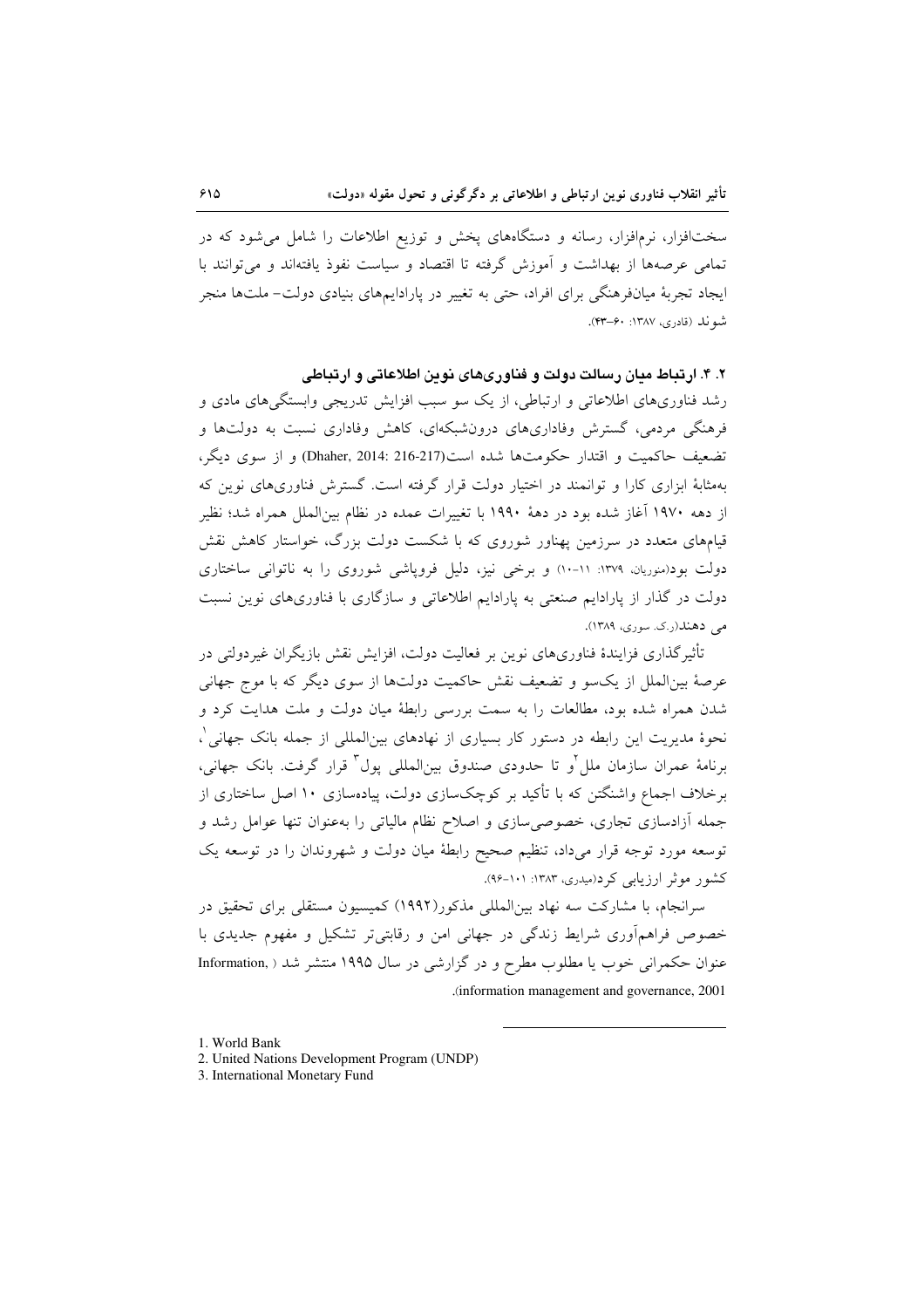## ۵. عناصر جدید دولت: حکمرانی و اطلاعات ١. ۵. عنصر حكمراني

در لغتنامهٔ وبستر، واژهٔ حکمرانی ٔ به معنای حکومت، فرمانروایی، کنترل و راهبری کردن است که به دوران انگلیسی میانه بازمیگردد. حکمرانی و حکومت دو مقولهٔ جدا هستند؛ چه، حکومت نهاد اجرایی دولت است اما حکمرانی کنش یا رفتار دولت را مدنظر دارد. براساس تعریف برنامهٔ عمران سازمان ملل، «حکمرانی به نظامی از ارزشها، سیاستها و نهادها گفته می شود که جامعه بهوسیلهٔ اَن و از طریق تعامل میان سه بخش دولتی، خصوصی و مدنی امور اقتصادی، سیاسی و اجتماعی خود را مدیریت میکند» (قلی پور، ۱۳۸۴: ۱۱۴-۱۱۱). در تعریف صندوق بین|لمللی پول<sup>۲</sup>، حکمرانی خوب فراتر از سازماندهی عمل میکند و شامل ابزاری است برای تحت تأثیر قرار دادن رفتار حکمرانان و مردم و همچنین تولید و توزیع منابع. حکمرانی بیش از هر چیز مسئلهٔ چگونگی تعامل میان دولت و شهروندان در کنار نهادها و سازمانهای متعلق به جامعهٔ مدنی را پیگیری میکند (Davis et al., 2010: 79).

بر مبنای تعریف سازمان همکاری و توسعهٔ اقتصادی بین|لملل:<sup>۳</sup> «حکمرانی خوب ایفای نقش حکمرانان دولتی در ایجاد محیطی مناسب برای فعالیت بازیگران اقتصادی، نحوهٔ توزیع منابع و کنترل چگونگی تعامل میان حکمرانان و حکمرانی شوندگان را شامل می شود» ( OECD, 1995). و براساس برنامهٔ عمران سازمان ملل، حکمرانی مطلوب از طریق اطمینان از مشارکت، شفافیت و پاسخگویی دولت در کنار سایر عوامل تنظیم و ادارهٔ امور کشور حاصل می شود see) Sjoberg, 2010. و در نهایت حکمرانی خوب سازوکار تنظیم رابطهٔ میان شهروندان و دستگاه حکومتی را شامل می شود (رهنورد و عباسیور، ۱۳۸۶: ۳۰–۲۶). بر اساس مطالعات بانک جهانی، صندوق بین|لمللی یول و سازمان تجارت جهانی ٔ شاخص های شش گانهٔ حکمرانی خوب عبارت|ند از: ١. ياسخگويي و أزادي بيان°: برخورداري از حقوق ابتدايي شهروندي مانند حق انتخاب

دولت حاکم، آزادی ابراز عقاید، تشکیل انجمنها، اتحادیهها و احزاب مختلف و همچنین (worldbank.org/va.pdf, 02.01.2015) فعاليت أزاد رسانهها و مطبوعات

دولت پاسخگو، سازوکار مناسب برای برگزاری انتخابات آزاد و مشارکت سیاسی مستقیم (مانند شرکت در انتخابات) یا غیرمستقیم (از طریق تشکیل نهادهای مردمی) و همچنین تغییر منظم و ادواری دولتمردان و ریاست دولت را ایجاد میکند و راه فساد و تقلب دستگاههای دولتی را میں بندد (Uddin & Villadsen, 2010: 43-45).

<sup>1.</sup> Governance

<sup>2.</sup> International Monetary Fund

<sup>3.</sup> Organization for Economic Cooperation and Development (OECD)

<sup>4.</sup> World Trade Organization (WTO)

<sup>5.</sup> Voice and Accountability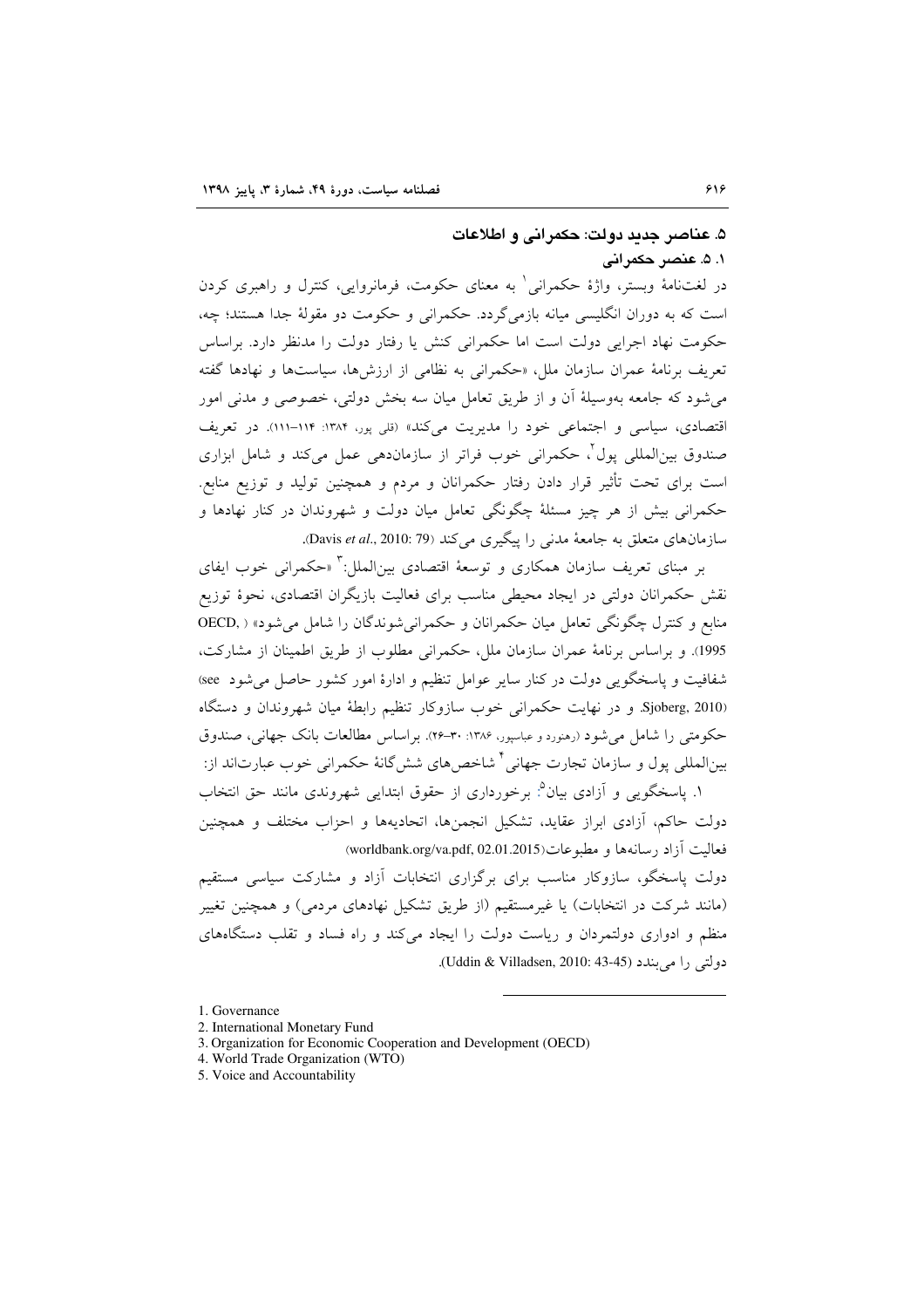۲. ثبات سیاسی و عدم خشونت ٰ: بی¢باتی سیاسی بهمنزلهٔ بی کفایتی دولت در تأمین امنیت، نظم و قانون در کشور تلقی می شود و افزایش خشونت، هرجومرج و نقض قوانین در جامعه را دامن می(زند. آشوبهای شهری، کودتا، ترور و اعدامهای سیاسی، ناآرامیهای اجتماعی…و اعتصابها همه نشانههای بی ثباتی در نظام حکومتی کشور است( worldbank.org/pv.pdf,  $.30.08.2013$ 

۳. اثربخشی دولت<sup>۲</sup>: سیاستگذاریهای دولت می<sub>ی</sub>باید در جهت حفظ منافع افراد فعال در کسبوکار، افزایش کارایی نهادهای دولتی، بهبود کیفیت عملکرد کارکنان دولت، ارتقای توانمندی دولت در اجرای برنامههای راهبردی، استقلال استخدام و خدمات کشوری از فشارهای سیاسی و ... باشد (worldbank.org/pdf, 12.01.2015).

۴. كيفيت مقررات": ميزان مداخلهٔ دولت در اقتصاد، نحوهٔ كنترل قيمت و دستمزدها... ميزان اثربخشی سیاستهای ضد انحصار و کیفیت مطلوب یا نامطلوب مقررات از عوامل تأثیرگذار در تعیین کیفیت مقررات اجرایی دولت است (worldbank.org/ pdf, 12.01.2015)

۵. حاکمیت قانون ٔ: هزینههای تحمیلی به دولت بهواسطهٔ جرم و جنایت در جامعه، میزان اعتماد مردم به دولت بابت مسئولیتی که در قبال حفظ دارایی ها و میزان ثروت مردم دارد، ظرفيت و اختيار يا توانايي بخش خصوصي در اقامهٔ دعوا عليه حكومت، ميزان اعتماد بخش خصوصی به نظام قضایی و کارایی نیروهای امنیتی در ایجاد امنیت برای شهروندان از جمله شاخص هاي تعيين كنندة حاكميت قانون بهشمار مي آيند ( worldbank.org/pdf 13.01.2015).

۶. مبارزه با فساد<sup>۹</sup>: این شاخص میزان فساد در میان مقامات رسمی و دولتی، تأثیر فساد بر کاهش جذابیت کشور برای جذب سرمایهگذاری خارجی و پیگیری فعالیتهای اقتصادی و شیوع رفتار رشوهگیری برای اخذ مجوزهای اقتصادی را اندازهگیری میکند .(worldbank.org/pdf/cc.pdf 12.07.2013)

بر این مبنا، حکمرانی از ابزار یا مؤلفههای ضروری دولت قلمداد می شود و ضعف دولت در اجرای شاخص های مذکور، اثرگذاری منفی فناوریهای نوین، گسترش بی|عتمادی و نارضایتی شهروندان نسبت به دولت و در نتیجه متمایل شدن آنان به فضاهای مجازی و درنهایت تضعیف حاکمیت دولت و شکل گیری تحولات انقلابی را سبب می شود.

- 1. Political Stability and Absence of Violence
- 2. Governance Effectiveness
- 3. Regulatory Quality
- 4. Rule of Law
- 5. Control of Corruption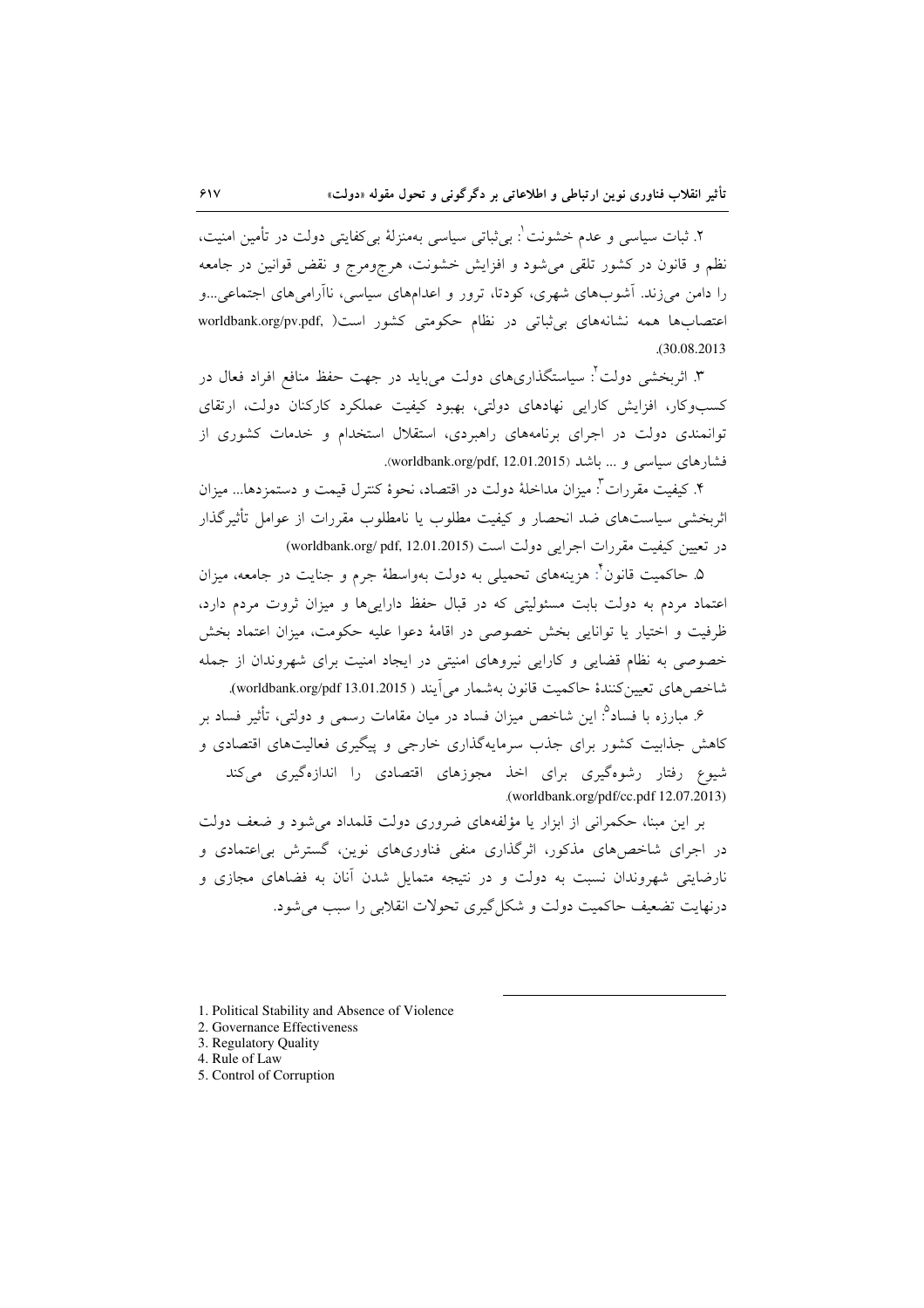#### ٢. ۵. عنصر اطلاعات

از زمان ظهور فناوریهای نوین، زندگی انسان و ساختار بین|لملل به لحاظ دانش و آگاهی تحولات پرشتابی را پشت سر گذاشته است. هر روز نسل جدیدی از فناوریها به بازار معرفی و بر تعداد کاربران آن افزوده می شود. کاربرانی بدون مرز با جنسیت، سن و نژادهای متفاوت که در دنیای مجازی دیدگاهها، «عقاید، علایق و اطلاعات متنوعی را به اشتراک میگذارند و از یکدیگر و دیگر ابزار اطلاع رسانی تأثیر می پذیرند یا بر آن تأثیر میگذارند» ( & Carpenter Drezner, 2010:256. با توجه به نقش اطلاعات و خبررسانی، بسیاری از محققان، فناوریها را بهعنوان حامیان و پشتیبانان جامعهٔ مدنی بین|لمللی و فناوریهای آزادیبخش و گروهی دیگر بهعنوان ابزار جهانی شدن و عاملان محو و حذف فرهنگهای ضعیف و ادغام آنها در یک فرهنگ مشترک جهانی تلقی میکنند که یکی بر آزادیهای فردی و مدنی و جریان آزاد اطلاعات و دیگری بر حاکمیت ملی، انسجام فرهنگی و مسئولیت اجتماعی تأکید دارد (مهدیزاده ملاياشي، ١٣٩١: ۴۵–۴۵).

با رشد بسیار سریع رسانههای مطبوعاتی از دههٔ ۱۹۹۰، رسانههای الکترونیک سیاست را نیز درنوردیده و جهان سیاسی بهشدت به این رسانهها و دادههای آنها متکی شده است. دولتها تلاش میکنند که برنامههای سیاسی خود را از طریق این ابزار به ملتها انتقال دهند و با شکل گیری عملیاتی نظیر جنگ رسانهای، رسانه به ابزاری تبدیل شده است در دست دولتهای غربی که با تحریف حقایق، عقاید و اهداف خود را پیگیری و نگرشهای سیاسی خود را بر اذهان عمومی تحمیل می کنند (کاستلز، ۳۸۰:۱۳۸۰–۳۷۷). فضایی این چنین باز با امکانات متنوع و گسترده که دسترسی آن برای عموم آزاد و بدون قید و شرط است، در کنار مزایای بسیار، مشکلاتی را نیز بههمراه خواهد داشت. از جمله ١. ترویج اطلاعات اشتباه، دروغین یا شايعات؛ ٢. شرايط دسترسي به اطلاعات شخصي و محرمانهٔ كاربران؛ ٣. گسترش جرائمي نظیر جاسوسی، پول شویی و …؛ ۴. ایجاد الگوی رفتاری غلط در ساختار زبانی، فرهنگی یا رفتاری؛ ۵. ایجاد فاصله میان اجتماع و نظام سیاسی کشور؛ ۶. تغییر در مفاهیم بنیادین فرهنگی، اجتماعی و روابط اجتماعی، دینی و سیاسی جامعه (منتظرفائم، ۱۳۹۰: ۸۷-۸۳، ۵۵-۳۸، ۳۰-۲۸٪.

بهعبارتی، در عصر ارتباطات، دولتها از یکسو با حجم عظیم اطلاعات و دادهها مواجهاند و از سوی دیگر با چالش های بازیگران دنیای مجازی یا بازیگران اطلاعات و ارتباطات نوین که همهٔ عرصههای زندگی دولت- ملتها را تحت تأثیر قرار میدهند. برخی قائل اند: «ورود به عصر اطلاعات بهمنزلة پایان عصر استبداد، اختناق و حکومت نظامی است و انحصار و تسلط دولتها و بهرهبرداری از ابزاری نظیر سانسور یا محدودسازی رسانهها و ابزار فناوری اطلاعات بهجز صرف هزینه، زمان و انرژی بیهوده، ثمر دیگری در برندارد» (کاستلز،۱۳۸۰: ۳۸۶).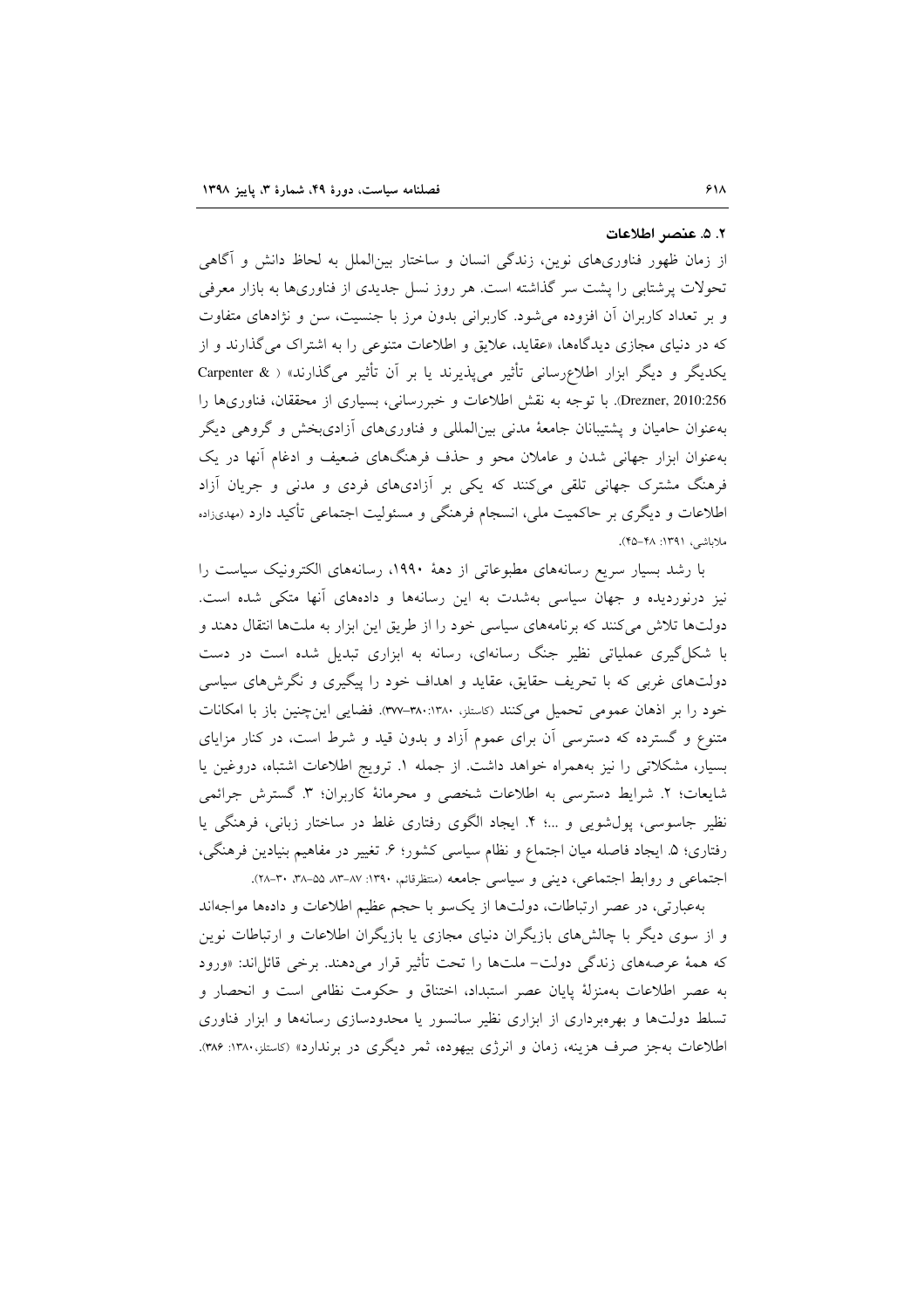در مقابل، هنوز باور بین|لمللی بر این است که دولتها همچنان بازیگران اصلی عرصهٔ سیاست هستند. بنابراین، کارکرد اصلی فناوری اطلاعات و رسانهها، اطلاعرسانی و تسهیل فعالیتهای مورد نیاز بشری است و از این حیث نقش بسیار مهمی برای دولت دارد و تنها زمانی می تواند به تنها مبنای تصمیمگیری یا عامل تخریب ذهنی مردم تبدیل شود که دولت توانمندی، کفایت و حضور مؤثر خود را در عرصهٔ حکمرانی از دست داده باشد و این زمانی است که دولت نتواند از اطلاعات بهعنوان رکن مهم و حیاتی در تصمیمات خود استفاده کند.

## ۶. دولت، فناور یهای نوین، پیامدها و الزامات آن

فناوریهای نوین اطلاعاتی، در نقاط مختلف به روشهای متفاوت اثرگذار بوده است. اما بهطور کلی فناوری اطلاعاتی و ارتباطاتی بیشتر در میان جوانان و در کشورهایی به اثر گذاری منفی سیاسی می|نجامد که حکومتها پایگاه اجتماعی و مردمی محکمی ندارند (مانند مصر). تأثیرگذاری این شبکهها در کشورهای پیشرفته، از طریق حرکتهای نمادین مانند پروژهٔ سطل آب یخ- که در راستای کمک به همنوعان بهسرعت در میان جوانان سراسر جهان گسترش و عمومیت یافت- یا افشاگری ویکی لیکس در مورد آمریکا- که خود مبدع اینترنت و مدعی آزادی است- جلوه می یابد ( تلوری، ۱۳۹۱: ۵-۴).

شکل گیری گروههای تروریستی، عضوپذیری آنان و تشویش اذهان عمومی از طریق نمایش جلوههای تروریستی، نمونههایی از پیامدهای دولتهای توخالی و ناتوان در حکمرانی است که به تشکیل هویتهای مقاومت و برنامهدار بی مرز منتهی شده است. ازاین رو بر دولتهاست که از یکسو در جهت مدیریت بهینه، زدودن پیامدهای منفی حرکت در فضای سیال و اَزاد رسانهها، اینترنت و …، بکوشند و از سوی دیگر، با نظر به اصول شش گانهٔ حکمرانی مطلوب در جهت افزایش مقبولیت، مشروعیت و تقویت پایههای حکمرانی خود گام بر دارند (Tonn & Stiefel, 2012:812-813).

بهعلاوه، ممکن است دولت مستبد بتواند مانع از فعالیت أزادانه مطبوعات و رسانهها در کشور شود اما سایر رسانهها، وبسایتها و سازمانهای بین|لمللی با اتکا بر فناوریهای نوین بهسهولت، اطلاعات مورد نیاز را در مورد کشورهای مختلف جمع[وری میکنند، براساس شاخصهای جهانی به ارزیابی عملکرد سازمانها و دولتها در سراسر جهان میپردازند و نتایج را بر روی سایتهای خود در اختیار عموم قرار میدهند. بهنحوی که هر فرد می تواند با ورود به سایت هر یک از سازمانهای بین|لمللی یا وبسایتهای اینترنتی اطلاعات مورد نیاز

۱. ویکی لیکس از سیاستهای آمریکا در عراق و افغانستان حمایت نمی کرد، اگرچه اخبار آن را پوشش میداد.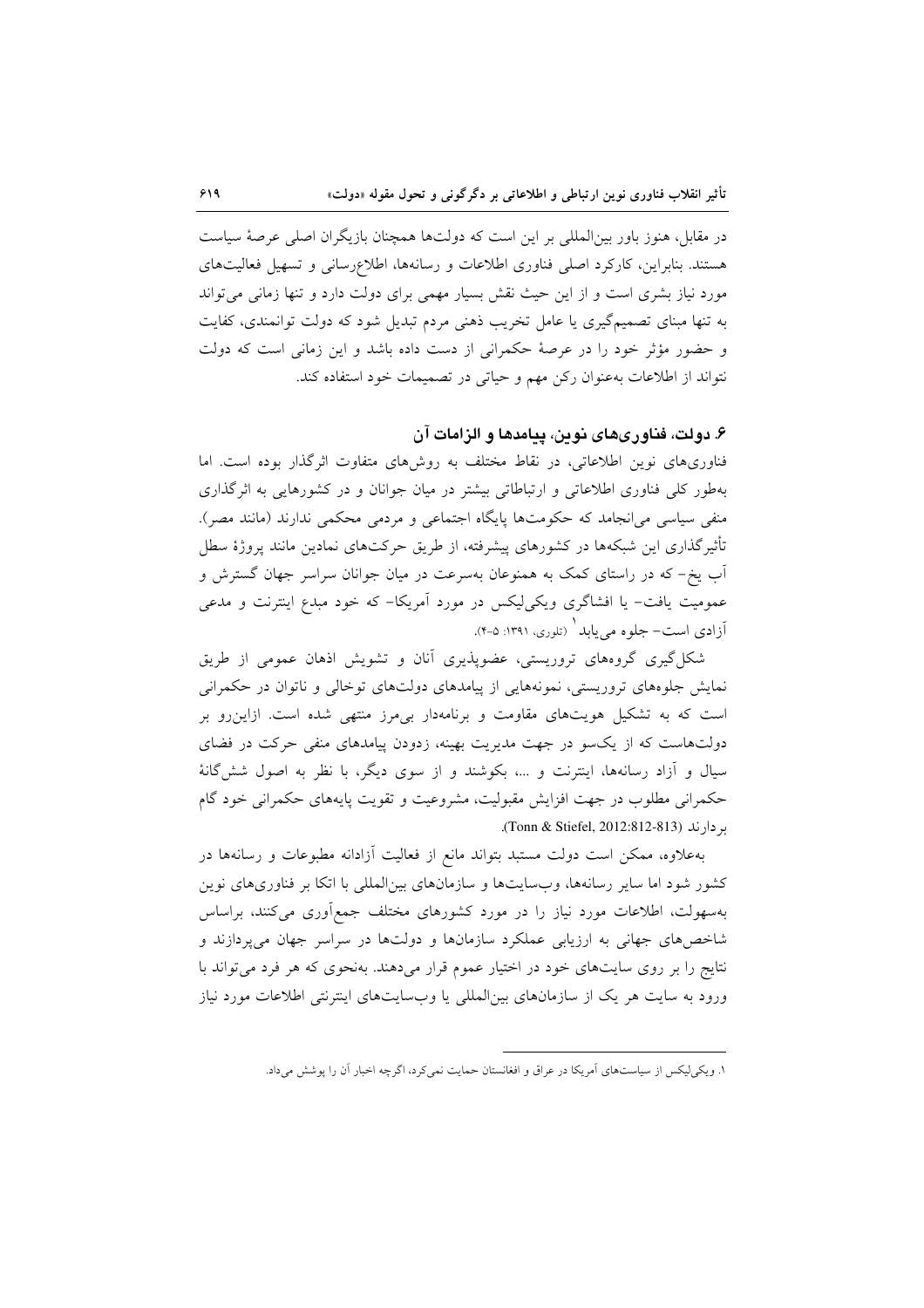را جمع[وری و ذخیره کند. در عصر ارتباطات، سانسور و تحریف اطلاعات نهتنها به افزایش میزان محبوبیت و حاکمیت دولتها کمکی نمی کند، بلکه مشروعیت آنها را در نظر مردم کاهش میدهد. بهطور مثال، در جریان ۳۰ سال حکومت مبارک در مصر، خانهٔ آزادی، که تا قبل از انتخابات ۲۰۱۰ مطبوعات مصر را در گروه «نسبتاً آزاد» قرار داده بود، پس از انتخابات ۲۰۱۰ مصر و نقض قوانین انتخابات دموکراسی محور توسط حکومت مبارک، سرویس انتخاباتی مصر را در گروه «غیرآزاد» قرار داد (45 & 36 :Moustafa, 2012).

هرچه میزان خشونت و اتکا بر قدرت نظامی در یک کشور بیشتر باشد، گرایش افراد به شبکههای اجتماعی و پیگیری اطلاعات، نیازها و اهداف از طریق شبکههای مجازی بیشتر میشود. با افزایش آگاهی سیاسی مردم و مقایسهٔ میان حق و حقوق شهروندی خود با دیگر جوامع، انتظارات سیاسی مردم از دولت افزایش می یابد و دولتی که نتواند همگام با افزایش سطح اطلاعات سیاسی و اجتماعی مردم در خود یوپایی و پیشرفت ایجاد کند، ناچار است برای حفظ بقا و توجیه مشروعیت خود به ابزار غیرمتعارف خشونت و رویارویی نظامی با ملت روی آورد.

شهروندان با دسترسی به ابزار اطلاع رسانی می آموزند که جامعه حق دارد در تصمیم گیری برای سرنوشت سیاسی مملکت مشارکت کند و این حقوق را از طریق پیوستن به گروهها، نهادها و تشکلهای مردمی مطالبه میکند و اگر دولت مانع چنین اجتماعاتی شود، دنیای مجازی به راحتترین و سریعترین شکل این فضا را در اختیار مردم قرار میدهد. شهروندان با مبادلهٔ اطلاعات مورد نیاز در فضای مجازی و انتشار فراخوان برای تشکلهای اجتماعی، به سمت اعتصابها و جنبش های گروهی سازماندهی و هدایت می شوند (دارنلی و فدر، ۱۳۸۴: ۷۵-۸۸

استپانوا، با بررسی نقش فناوریهای نوین و شبکهها و رسانههای اجتماعی، بهویژه در انقلابهای تونس و مصر، و اشاره به آمار و ارقام وزارت فناوری اطلاعات و ارتباطات مصر (در فوريهٔ ۲۰۱۰ بيش از ۱۷ ميليون كاربر اينترنتي در مصر فعاليت داشتند كه نسبت به ۴۵۰٬۰۰۰ نفر در دسامبر ۲۰۰۰، افزایش ۳٫۶۹۱ درصدی نشان داد. همچنین بیش از ۳۰ درصد از مجموع ۱۶۰ هزار بلاگر مصری بر بحث سیاست متمرکز بودند) بر اهمیت شبکهٔ اجتماعی فیس ہوک در انقلاب مصر صحه می گذارد (Stepanova, 2011: 2).

اگرچه تشکلها و اعتصابات مصر ابتدا در اعتراض به مشکلات اقتصادی و اجتماعی و بیشتر از ناحیهٔ قشر ضعیف و فقیر شکل گرفته بود، سرکوب این اعتراضها از سوی دولت "مبارک" و بی توجهی به خواست مردم به شکل گیری جنبش الکفایه و سپس جنبش های بعدی و شبکههای اجتماعی در فیس بوک و توییتر انجامید که بیشتر رنگ و بویی سیاسی داشت و

1. Freedom House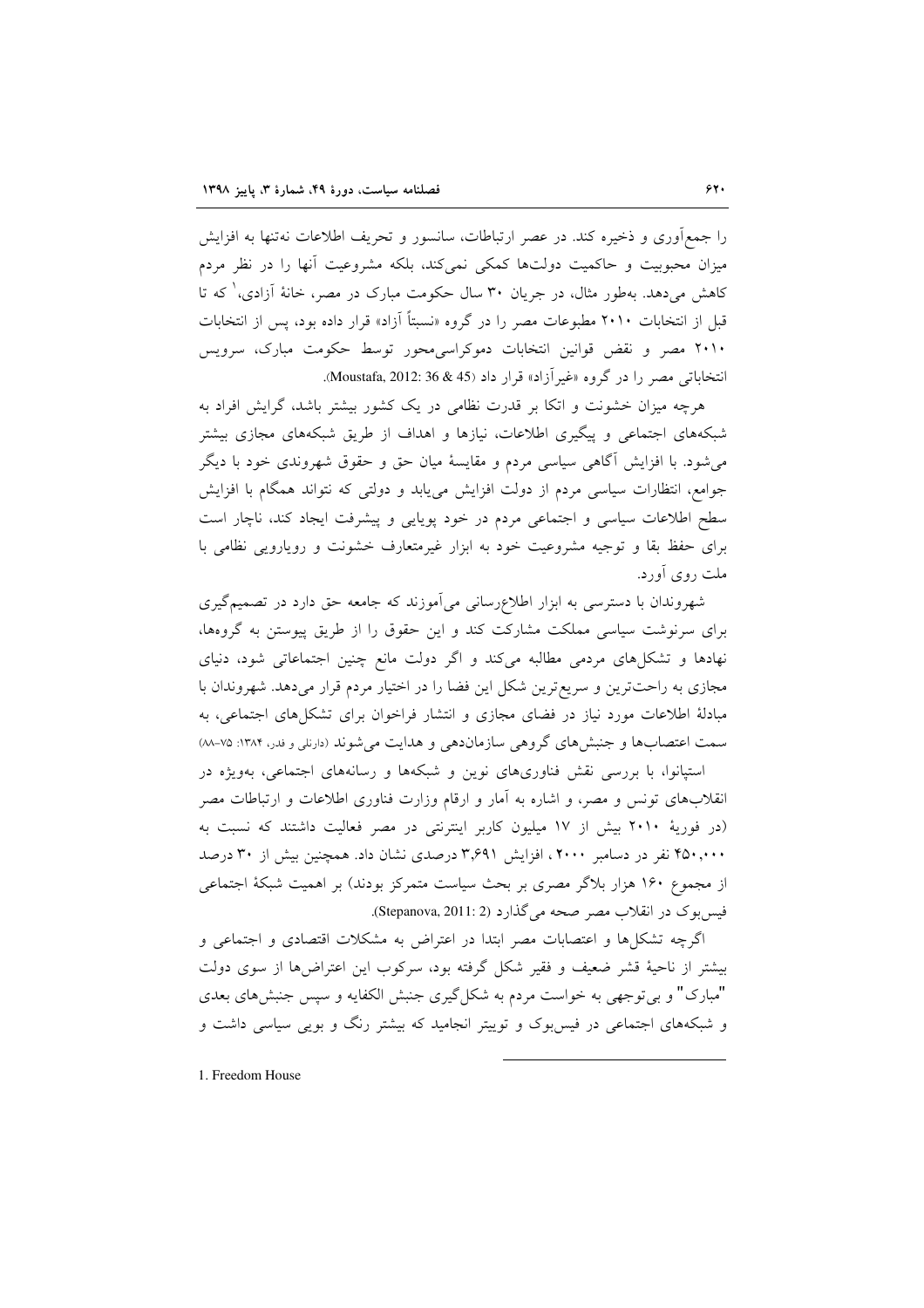نهتنها خواهان رسیدگی به مشکلات اقتصادی، بلکه طالب آزادیهای اجتماعی و سیاسی مشروع مردم بود (4 :Mansour, 2010). تلاش دولت مبارک برای سرکوب اعتراضات مردمی نتیجهای در برنداشت جز اینکه مردم صدای خود را در سایتهای بیشتری اطلاعرسانی کردند و تصویر به قتل رسیدن جوانان مصری بهدست پلیس را در شبکههای مختلف اینترنتی انتشار و مشروعیت حکومت مبارک را مورد سؤال قرار دادند (1218 & 1213-1212). در سطح بین|لملل نیز شبکههای خبری مانند الجزیره با پوشش سراسری اخبار اعتصابات و راهپیمایی های مصر، سبب شد که بسیاری از دولتها در کشورهای منطقهای و فرامنطقهای حاكميت دولت مصر را غيرقانوني و عليه مردم كشورش تلقى كنند (Storck, 2011: 24-28).

از سوی دیگر، اینترنت برای کارآفرینان و همچنین شرکتهای بزرگ و چندملیتی فرصتهای ایجاد رقابت میان فعالان تجاری و ارائهٔ خدمات را مهیا کرده و به رشد و توسعهٔ اقتصادی کمک می کند. اگرچه در بیشتر مواقع دولتها در برابر این اقدامات مقاومت می کنند و در برخی نقاط نیز برخوردهایی مشاهده میشود؛ مانند تضاد میان روشهای تجارت غربی و روشهای بازرگانی در اسلام. اما در عصر حاضر که با اهدافی مانند توسعهٔ پایدار آمیخته است، تغییرات و توسعهٔ اجتماعی و سیاسی به تغییر و توسعهٔ اقتصادی و ابزار آن وابسته است و دولت نمی تواند به روشهای سنتی به ادارهٔ امور اقتصادی بپردازد. از این رو، در دو شاخص کیفیت مقررات و اثربخشی دولت به این مهم اشاره میشود که قوانین و مقررات تنظیمی از سوی دولت حاکم باید مطابق با نیازهای بخش اقتصادی و در جهت رشد و توسعهٔ اقتصادی کشور باشد، بهنحوی که برای فعالان اقتصادی از شرکتهای کارآفرین کوچک تا شرکتهای بزرگ چندملیتی شرایط و امکانات فعالیت و رقابت در فضای رقابتی جدید مبتنی بر خدمات الکترونیک و تکنولوژی فراهم شود(شرکاء وملک الساداتی، ۱۳۸۶: ۳۶۵-۳۶۵) و ضرورت تحقق چنین شاخصهایی بهتدریج دولتها را بهسوی مفاهیمی نظیر دولت الکترونیک سوق میدهد.

در چنین شرایطی، عدم بازنگری در قوانین و نبود روشهای مکانیزه برای کنترل اثربخشی قوانین به افزایش نابرابریهای اجتماعی و نقض حاکمیت قانون و در نتیجه کاهش اعتماد مردم به دولت منجر می شود. مردم برای مواجهه با حکومتهای استبدادی به استفاده از رسانههای اجتماعی و فعالیت در دنیای مجازی روی می[ورند و به دعوت فعالان سیاسی، از طریق شبکههای اینترنتی مانند فیس بوک و توییتر، پاسخ مثبت میدهند. در انقلابهای اخیر خاورمیانه، شهروندان ناراضی از عملکرد دولت مستبد از طریق رسانههای مجازی توانستند صدای خود را به گوش مردم در سراسر جهان برسانند و حتی همراهی و حمایت برخی رسانههای خبری نظیر شبکهٔ الجزایر – و در نهایت CNN – را دریافت کنند ( :Chebib, 2011  $(142 - 144)$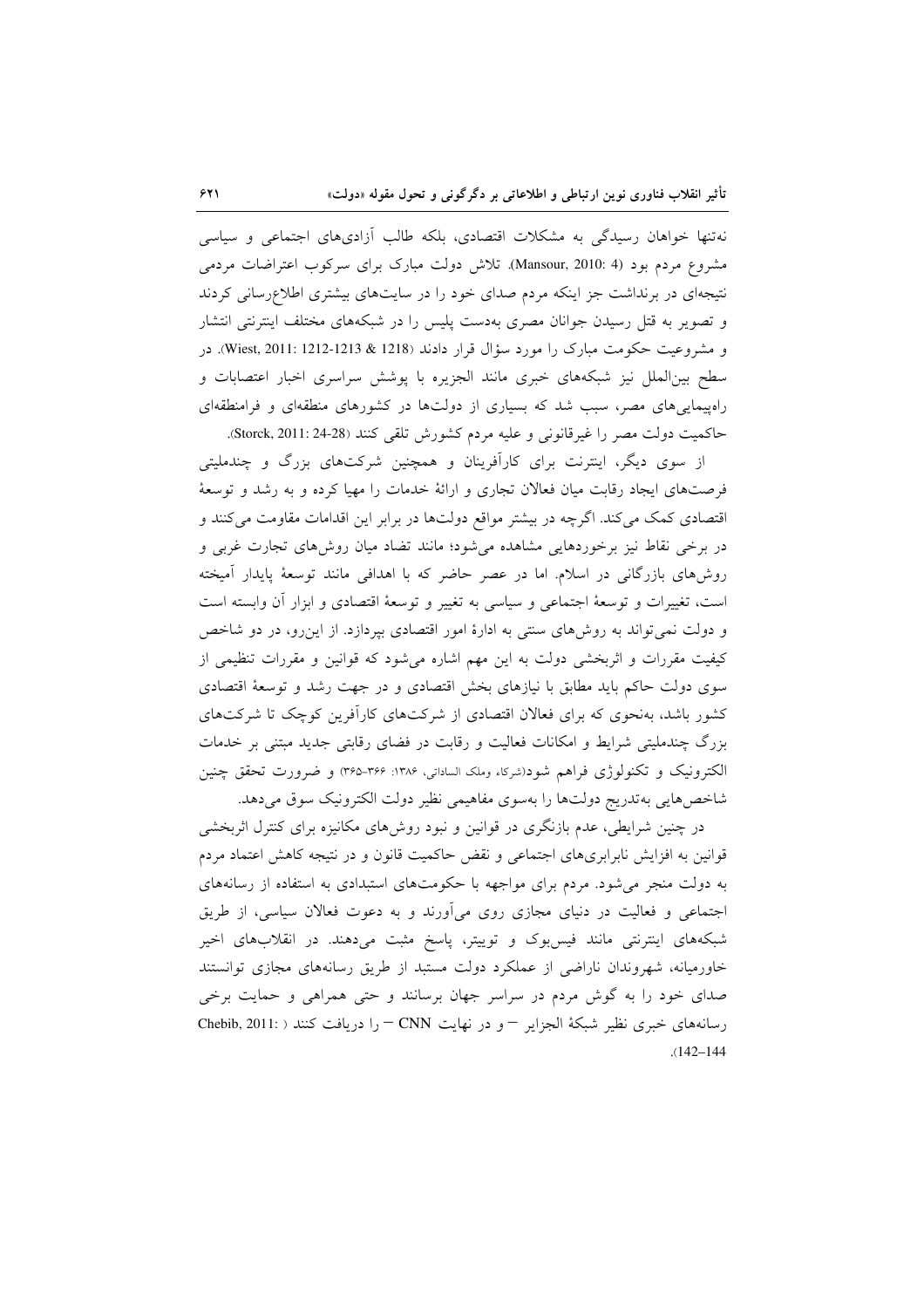با این همه، دولت می تواند با بهکارگیری اطلاعات، نظارت و کنترل فناوریهای اطلاعاتی و ارتباطی از یک سو و تمهید شاخص های حکمرانی خوب در جامعه و تکیه بر دولت الکترونیک از سوی دیگر، نهتنها از بقا و ثبات حاکمیت خود اطمینان حاصل کند، بلکه حاكميت خود را بهصورتي بارزتر از گذشته به منصهٔ عمل برساند. نهايت اينكه ناتواني دولت مدرن یعنی دولت– ملت در بهکارگیری مطلوب فناوریهای نوین و ضعف در شاخص های حکمرانی خوب، دولت- ملت را با چالشهای اساسی مواجه می سازد، ولی به حذف نقش آن منجر نمي شود، زيرا دولت از عناصر انساني (جمعيت)، جغرافيايي (سرزمين)، حقوقي (حق حاکمیت)، سیاسی (دو رکن حکومت و حکمرانی) و اطلاعاتی- فرهنگی (اطلاعات) تشکیل می شود و در نتیجه «نمایانگر منافع پایدار جامعه است» (میوود. ۱۳۸۰: ۱۵۱). بنابراین تا زمان حیات انسان و سرزمین (کرهٔ خاکی)، دولت ماهیت وجودی خود را حفظ خواهد کرد. اما همانگونه که در طول تاریخ شکل و ماهیت دولتها تغییر یافته است، بازهم تنها میتوانیم شاهد دگرگونی در شکل و گونه اَن باشیم. برای مثال جهانی شدن میتواند زمینهساز ایجاد دولت فراگیر- با خصوصیات ویژهٔ خود که متناسب با دنیای فرهنگی و اطلاعاتی فزاینده است- شود. بنابراین مسئلهٔ مهم پذیرش اصل تحول در مقولهٔ دولت است که الزامات و در نتیجه شکل گیری گونهٔ خاصی از آن متناسب با الزامات هر عصر و مقتضیات پیشرفتی هر زمان را مى طلبد.

#### نتىجە

انقلاب نوین فناوری اطلاعاتی و ارتباطی، بهویژه در سال های اخیر، نقش چشمگیری در روند تصمیمگیریهای دولتی و شکل دهی به روابط دولتها و دیگر بازیگران سیاسی داشته است. با توجه به تحولات اخیر بهویژه در خاورمیانه، این باور بهوجود آمده که فناوری اطلاعات و ارتباطات زمینههای شکل گیری جنبشهای اجتماعی و در نتیجه تضعیف دولتها را فراهم کرده است، بهگونهای که گاه از توخالی شدن دولت یا افزایش نقش سازمانهای بین المللی یا نهادهای داخلی غیردولتی در برابر دولتها سخن به میان می آید.

فناوری، امکان دسترسی به اطلاعات بیشتر و افزایش آگاهی سیاسی و اجتماعی شهروندان و بهطور کلّی بازیگران غیردولتی و به اشتراکگذاری عقاید و دیدگاههای همگانی را فراهم و شرایطی را ایجاد کرده که دولتها برای حفظ مشروعیت و مقبولیت ناچار به ایجاد کانالهای یاسخگویی و مسئولیت پذیری شدهاند، اما کماکان دولتها در تدبیر امور عمومی جامعه و در صحنهٔ بینالمللی رسالت و نقش اصلی را دارند. در نتیجه تسلط بر قدرت نرم و بهکارگیری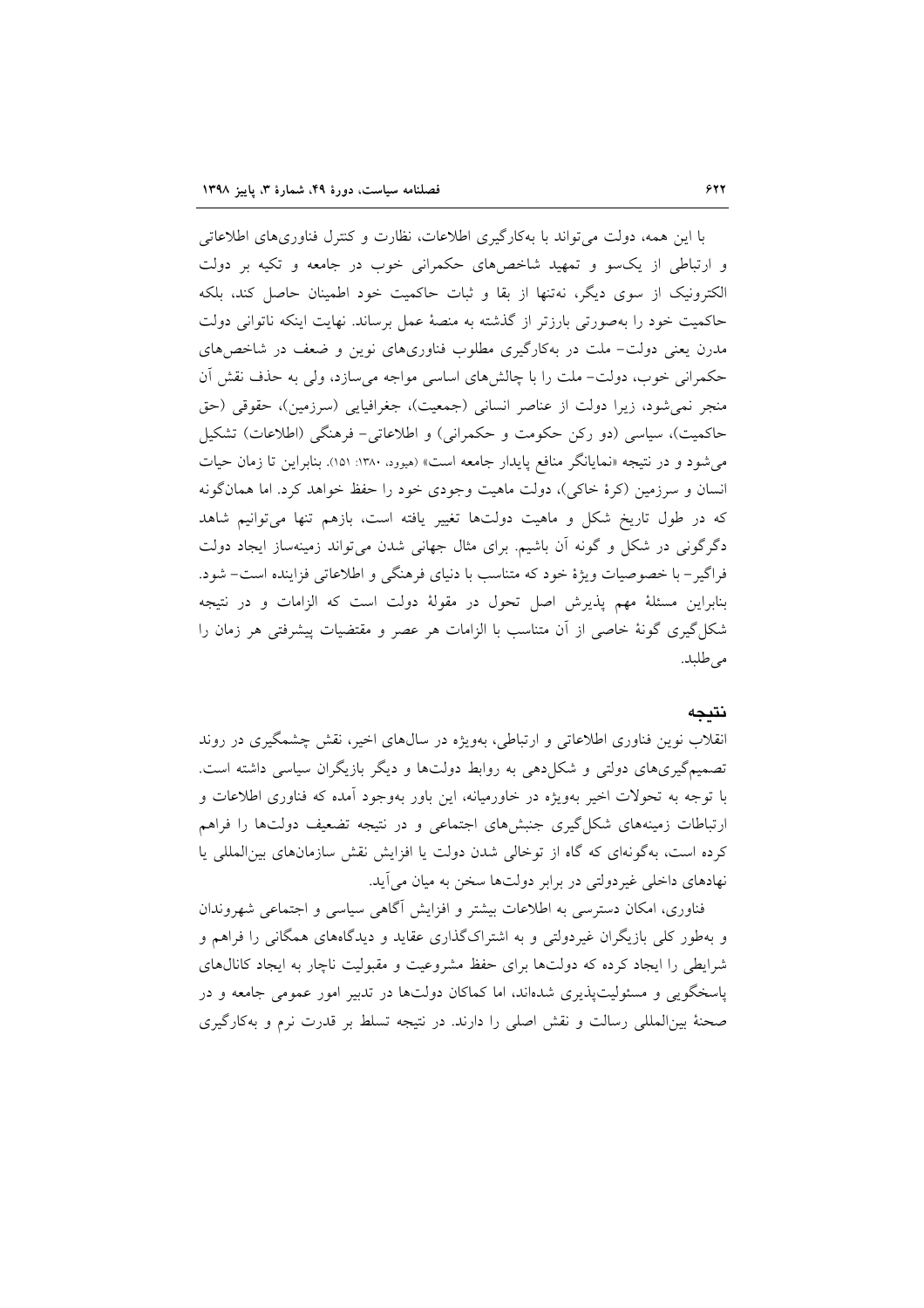اطلاعات در دنیای ارتباطی امروز می تواند راهگشای حفظ جایگاه دولتها در عرصهٔ داخلی و ىين المللي باشد.

نویسندگان بر این باورند که دولتها در عصر اطلاعات و ارتباطات همچنان می توانند با توجه به رسالت خویش، نقش بازیگران اصلی را در عرصهٔ سیاست عهدهدار باشند و حاکمیت و اقتدار خود را حفظ کنند. مشروط بر آنکه به وظایف و مسئولیتهای خود در برابر مردم آگاه و متعهد باشد و به دو رکن اساسی یعنی جریان اطلاعات و اعمال حکمرانی خوب عنایت خاص داشته باشد. بنابراین، عصر اطلاعات و ارتباطات، از سویی پایان خشونتهای ابزاری و توسل به زور در دولتها و از سوی دیگر زمان بهرهبرداری صحیح بهمنظور تعقیب منافع و اهداف دولتهاست. بقای حاکمیت و حفظ مشروعیت دولت در عصر اطلاعات، تنها از طریق ایجاد بسترهای مورد نیاز برای اطلاعررسانی شفاف، حکمرانی خوب و برنامهریزی منسجم و فراگیر دولت برای تأمین نیاز شهروندان در سایه عدل و قسط میسر می شود.

ناتوانی دولت - ملتها در بهکارگیری مطلوب فناوری اطلاعات و ارتباطات و بی توجهی به اصول حکمرانی خوب، اگرچه می تواند دولت مدرن را با چالش مواجه سازد، اما ازآنجا که دولت– بماهو دولت– از عناصر انسانی، جغرافیایی، حقوقی، سیاسی و اطلاعاتی– فرهنگی تشکیل شده و حافظ منافع پایدار جامعه است، همچنان پابرجا خواهد ماند. به عبارتی، دولت پدیدهای است انسانی و مدنی و تا زمان حیات انسان و مدنیت، همانند گذشته و بر مبنای رشد معرفتی بشر، شاهد دگرگونی و تحول مقولهٔ دولت خواهیم بود. این دگرگونی و تحول در عین اینکه نوعیت یا شکل این پدیده را دگرگون می سازد، به وجود آن استمرار می بخشد. نهایت اینکه فناوریهای ارتباطی و جهانی شدن می تواند زمینههای شکل گیری دولت فراگیر – نسبت به دولت مدرن – و حتى دولت خوب به دولت فاضله متناسب با دنیای فرهنگی و اطلاعاتی آینده را فراهم آورد و این نویدی است که بارقههای اولیهٔ آن آشکار شده است. ٰ

# منابع و مآخذ الف) فارسى

- ۱. اشتراوس، لیو (۱۳۷۳). **نقد نظریهٔ دولتجدید**، ویراستار: لیو اشتراوس و جوزفکراپسی، ترجمهٔ احمد تدین، تهران: کویر.
- ۲. اکبری تبار، علیاکبر؛ و ابراهیم اسکندری،پور (۱۳۹۲). **رسانههای اجتماعی و شبکههای اجتماعی مجازی**، تهران: مؤسسهٔ فرهنگی هنری تقارب و تبادل فرهنگی.
- ۳. الوانی، سید مهدی؛ و علیزاده ثانی، محسن (۱۳۸۶). «تحلیلی بر کیفیت حکمرانی خوب در ایران»، **مطالعات مدیریت**، ش ٥٣، ص ٢٢-١.
- ۴. بوزان، بری (۱۳۸۸). **از جامعهٔ بینالملل تا جامعهٔ جهانی**، ترجمهٔ محمدعلی قاسمی، تهران: پژوهشکدG مطالعات

١.اين بحث خود نيازمند تحقيقي مستقل است.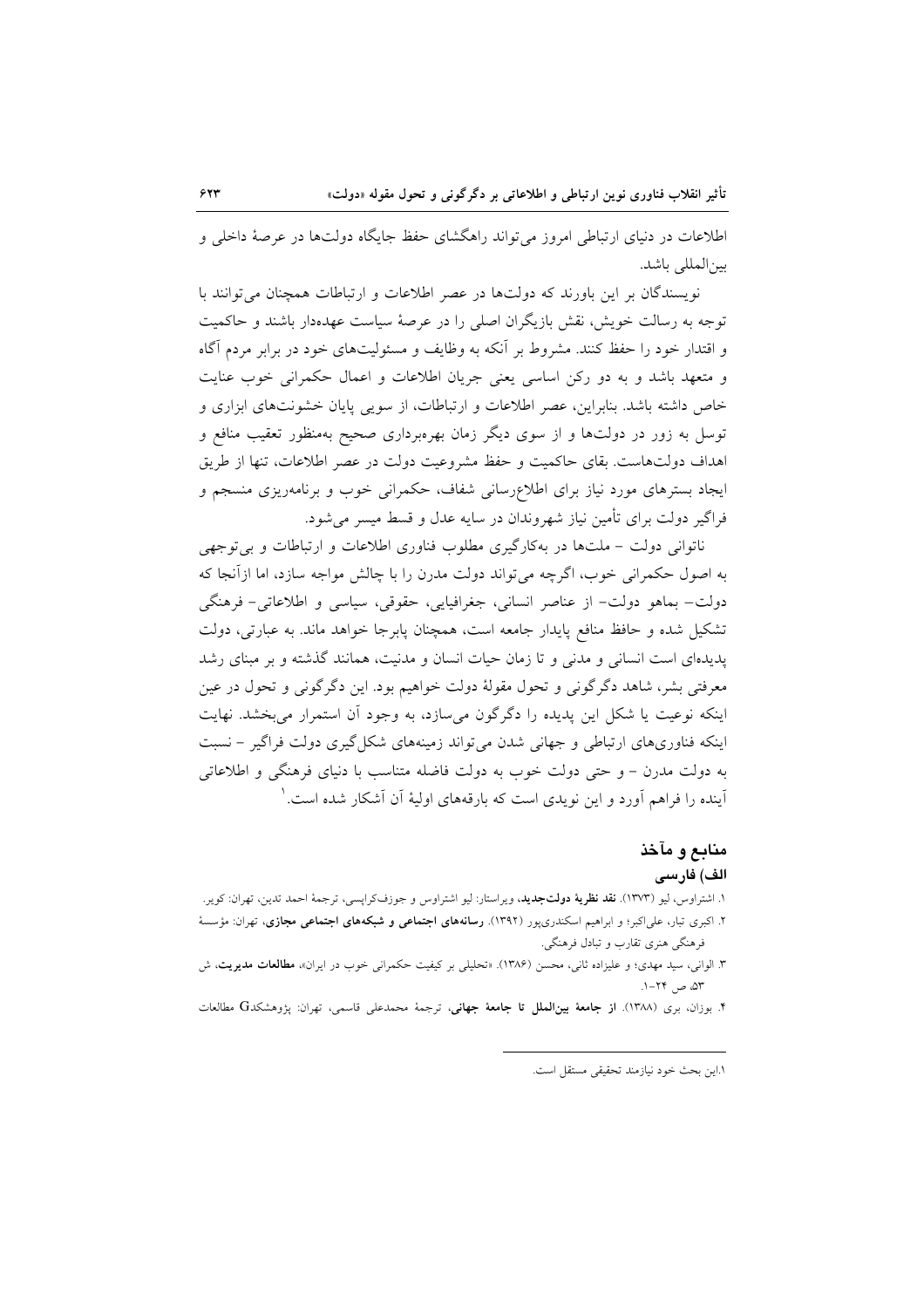ر اهير دي.

- ۵. تقوایی، علیاکبر؛ و تاجدار، رسول (۱۳۸۸). «درآمدی بر حکمروایی خوب شهری در رویکردی تحلیلی»، م**دیریت شهری**، ش ٢٣، ص ٥٨–۴۵.
	- ۶. تلوری، مهدی (۱۳۹۱). **شبکهسازی اجتماعی با نگاهی به دنیای مجازی**، مشهد: انتشارات قدس رضوی.
		- ۷. تنسی، استفان دی (۱۳۷۹). **مبانی علم سیاست**، ترجمهٔ حمیدرضا ملک محمدی، تهران: دادگستر.
- ۸ جعفرینژاد، مسعود؛ مکینژاد اصفهانی؛ محمدرضا؛ و افشار، محمدمهدی (۱۳۹۱). «نقش فضای مجازی در قدرت نرم»، مجلة دانش سياسي و بين الملل، سال اول، ش ۴، ص ۴۸-۳۱.
	- ۹. حافظنیا، محمدرضا (۱۳۹۰). **جغرافیای سیاسی فضای مجازی**، تهران: سمت و مرکز تحقیق و توسعهٔ علوم انسانی.
- ۱۰. دارنلي، جيمز؛ و فدر، جان (۱۳۸۴). **جهان شبكهاي؛ درآمدي بر نظريه و عمل در باب جامعهٔ اطلاعاتي**، ترجمهٔ نسرين امین دهقان و مهدی محامی، تهران: چایار.
	- ۱۱. راسل، برتراند (۱۳۵۷). اصول نوسازی جامعه، ترجمهٔ مهدی افشار، تهران: زرین.
- ۱۲. سیمبر، رضا؛ و قربانی، ارسلان (۱۳۸۸). «**دیپلماسی نوین در روابط خارجی؛ رویکردها و ابزارهای متغیر»، فصلنامهٔ** بینالمللی و روابط خارجی، سال اول، ش ۴، ص ۶۱–۴۳.
- ۱۳. راسکین، مایکل جی؛ کورد، رابرت ال؛ مدایروس، جیمز ای؛ و جونز، والتر اس (۱۳۹۳). **درآمدی بر علم سیاست**، ترجمة على اردستاني، تهران: قومس.
- ۱۴. رضایی، مهدی (۱۳۸۶). «تأثیر حکمرانی خوب بر جذب سرمایهگذاری مستقیم خارجی به ایران»، **رفاه اجتماعی**، دورهٔ ۷، ش ۲۶، ص ۱۰۴–۸۵
- ۱۵. رهنورد، فرجالله؛ و عباسپور، باقر (۱۳۸۶). «حاکمیت خوب و امکان پیادهسازی آن در ایران»، مطالعات مدیریت بهبود و تحول، ش ۵۵، ص ۳۸–۲۵.
- ۱۶. سردارنیا، خلیلالله (۱۳۸۸). «اثر سرمایهٔ اجتماعی بر حکمرانی خوب»، **اطلاعات سیاسی اقتصادی**، ش ۲۶۰ –۵۹۲ ص  $571 - 07.$
- ۱۷. سلطانیفر، محمد (۱۳۸۴). «رسانهها؛ بحران های نوین و جنگهای پستمدرن»، پژوهشهای ارتباطی، سال ۱۲، ش ۴۳ – ۴۲، ص ۵۸–۲۷.
	- ۱۸. سوری، جواد (۱۳۸۹). «نقش تکنولوژیهای اطلاعاتی- ارتباطی»، باشگاه اندیشه، در سایت:
- http://www.bashgah.net/fa/content/show/43666, 24.09.93 ۱۹. شرکاء، حمیدرضا برادران؛ و ملکالساداتی، سعید (۱۳۸۶). «حکمرانی خوب، توسعهٔ اسیای جنوب غربی»، **راهبرد**، ش ۴۶، ص ٣٨–٢۵.
	- ٢٠. عبدالحميد، ابوالحمد (١٣۶٨). مباني علم سياست، تهران: توس.
- ۲۱. قادری، روحالله (۱۳۸۷). «تحول در نقش بازیگران دولتی و غیردولتی از منظر حقوق بینالملل»، فصلنامهٔ مطالعات راهبردی، دورهٔ ۱۱، ش ۳۹ ص ۱۹۵–۱۶۵.
- ۲۲. قل<sub>ی </sub>پور، رحمت\لله (۱۳۸۴). «تحلیل رابطهٔ الگوی حکمران<sub>ی</sub> خوب و فساد اداری»، **مدیریت فرهنگ سازمانی**، دورهٔ ۳، ش ۳، ص ۱۲۸–۱۰۳.
	- - ۲۴. کاستلز، مانوئل (۱۳۸۰). **عصر اطلاعات، ظهور جامعهٔ شبکهای**، ج ۱، ترجمهٔ احد علیقلیان، تهران: طرح نو.
	- - ۲۶. کیا، علیاصغر ( ۱۳۸۱). **ارتباطات جمعی و روابط بین الملل**، تهران: مرکز برنامهریزی و آموزشی نیروی انسانی.
		- ٢٧. گنجي دوست، محمد (١٣٨٧). «تحولات ديبلماسي در عصر اطلاعات»، **سياست**، سال ٣٨، ش ١، ص ٢١٢–١٨٥.
- ۲۸. لاودن، کنت سی.؛ و لاودن، جین پی. (۱۳۹۲). فناوری اطلاعات و ارتباطات: مفاهیم و کاربردها، ترجمه و تألیف، حمید محسني، تهران: كتابدار.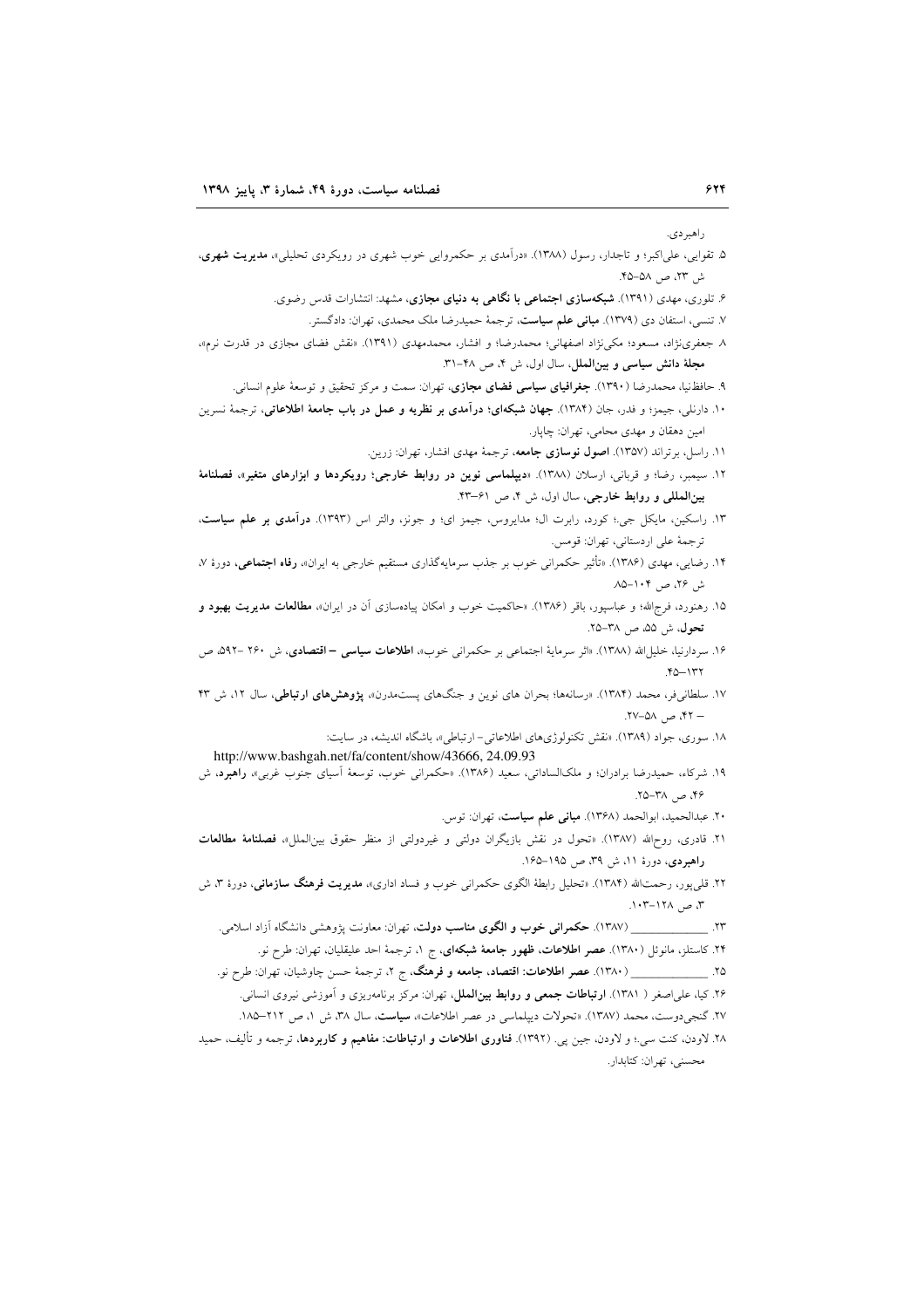۲۹. منتظرقائم، مهدی (۱۳۹۰). ا**منیت در فضای مجازی**، تهران: یژوهشگاه فرهنگ، هنر و ارتباطات.

۳۰. منوریان، عباس (۱۳۷۹). «از دولت خوب تا حکومتداری خوب»، فرآیند مدیریت و توسعه، دورهٔ ۱۴، ش ۲ و ۴۹، ص

۳۱. مهدیزاده ملاباشی، تورج (۱۳۹۱). **تکنولوژیها و فناوریهای نوین رسانه**ای، نشر نویسندهٔ کتاب.

- ۳۲. میدری، احمد (۱۳۸۳). «تغییر در سیاستهای بانک جهانی و پیدایش نظریهٔ حکمرانی خوب»، **نامهٔ مفید**، ش ۴۲ (خرداد و تبر)، ص ۱۲۰–۹۳.
- ۳۳. میدری، احمد؛ و خیرخواهان، جعفر (۱۳۸۳). **حکمرانی خوب: بنیان توسعه**، تهران: مرکز پژوهشهای مجلس شورای اسلامي.
- ۳۴. نجفقلینژاد، اعظم؛ حسنزاده، محمد؛ و صادق(اده وایقان، علی (۱۳۹۰). <mark>دنیای مجازی: امکانات، قوانین، روشها و</mark> ابزارهای ارزیابی، تهران: کتابدار.

۳۵. وینسنت، اندرو (۱۳۷۱) . **نظریههای دولت**، ترجمهٔ حسین بشیریه، تهران: نشر نی.

۳۶. هداوند، مهدی (۱۳۸۴). «حکمرانی خوب، توسعه و حقوق بشر»، **نشریهٔ حقوق اساسی**، ش ۴، ص ۸۶–۵۱.

٣٧. هي وود، آندرو (١٣٨٩). **سياست**، ترجمة عبدالرحمن عالم، تهران: نشر نبي.

ب) خارجي

- 38. Brisson, Zack. (2011). "The Role of Technology in the Egyptian Revolution" Reboot. from http://reboot.org/2011/03/18/the-role-of-technology-in-the-egyptian-Retrieved revolution.
- 39. Carpenter, Charli, & Daniel W. Drezner, (2010). "International Relations 2.0: The Implications of New Media for an Old Profession1". International Studies Perspectives,  $11(3)$ , pp: 255–272. doi:10.1111/j.1528-3585.2010.00407.x
- 40. Chebib, Nadine Kassem, & Rabia Minatullah Sohail. (2011). "The Reasons Social Media Contributed To The 2011 Egyptian Revolution". International Journal of Business Research and Management (IJBRM). 2(3), pp:139-162.
- 41. Davison. W. Phillips, (1968), Public opinion. International Encyclopedia of the Social Sciences.
- 42. Dhaher, Omar. (2014). Book Review, "Third World Citizensand the Information<br>Technology Revolution" Author: NivenSaleh. Telecommunications Policy, 38(2), pp: 216-217. doi:10.1016/j.telpol.2012.12.007.
- 43. Eltantawy, Nahed & Julie B. Wiest. (2011). Social Media in the Egyptian Revolution: Resource Mobilization Theory. International Reconsidering Journal of Communication (5). pp:1207-1224. doi: 1932-8036/2011FEA1207.
- 44. Gutfreund-Walmsley, Elizabeth. (2012). "The 2011 Egyptian Revolution". E-International Relations. Retrieved from http://www.e-ir.info/2012/10/14/the-2011-egyptian-revolution.
- 45. Jorjensin, D.W. & Stiroh (1995) "Computer and Growth ", Economocs of Innovation and New Technology, N3, PP295-316.
- 46. Khan, Mushtaq H. (2009). "Governance, Growth and Poverty Reduction". DESA Working Paper. No. 75. New York: United Nations Department of Economic and SocialAffairs.Retrievedfrom http://www.un.org/esa/desa/papers/2009/wp75\_2009.pdf.
- 47. Kingsbury, Benedict & Stephan Schill (2010). "IILJ Working Paper 2009/6". New York, NY: International Law And Justice Working Papers Global Governance. Retrieved from: http://www.iilj.org/publications/documents/2009-6.KingsburySchill.pdf.
- 48. LePoire, David J. & Jerome C. Glenn. (2007). "Technology and the Hydra of terrorism?" Technological Forecasting and Social Change.  $74(2)$ ,  $139 - 147$ . pp: doi:10.1016/j.techfore.2006.01.002
- 49. Mansour, Sherif. (2010). "Egypt's "Facebook Revolution", Kefaya, and the struggle for democracy and good governance (2008-2011)". International Center on Nonviolent Conflict. pp: 1-8. Retrieved from https://www.nonviolent-conflict.org/images/stories/ pdfs/mansour\_egypt.pdf. 18.06.2013.
- 50. Mohajerani, Ali, João Baptista, & Joe Nandhakumar. (2014). "Exploring the role of social media in importing logics across social contexts: The case of IT SMEs in Iran".